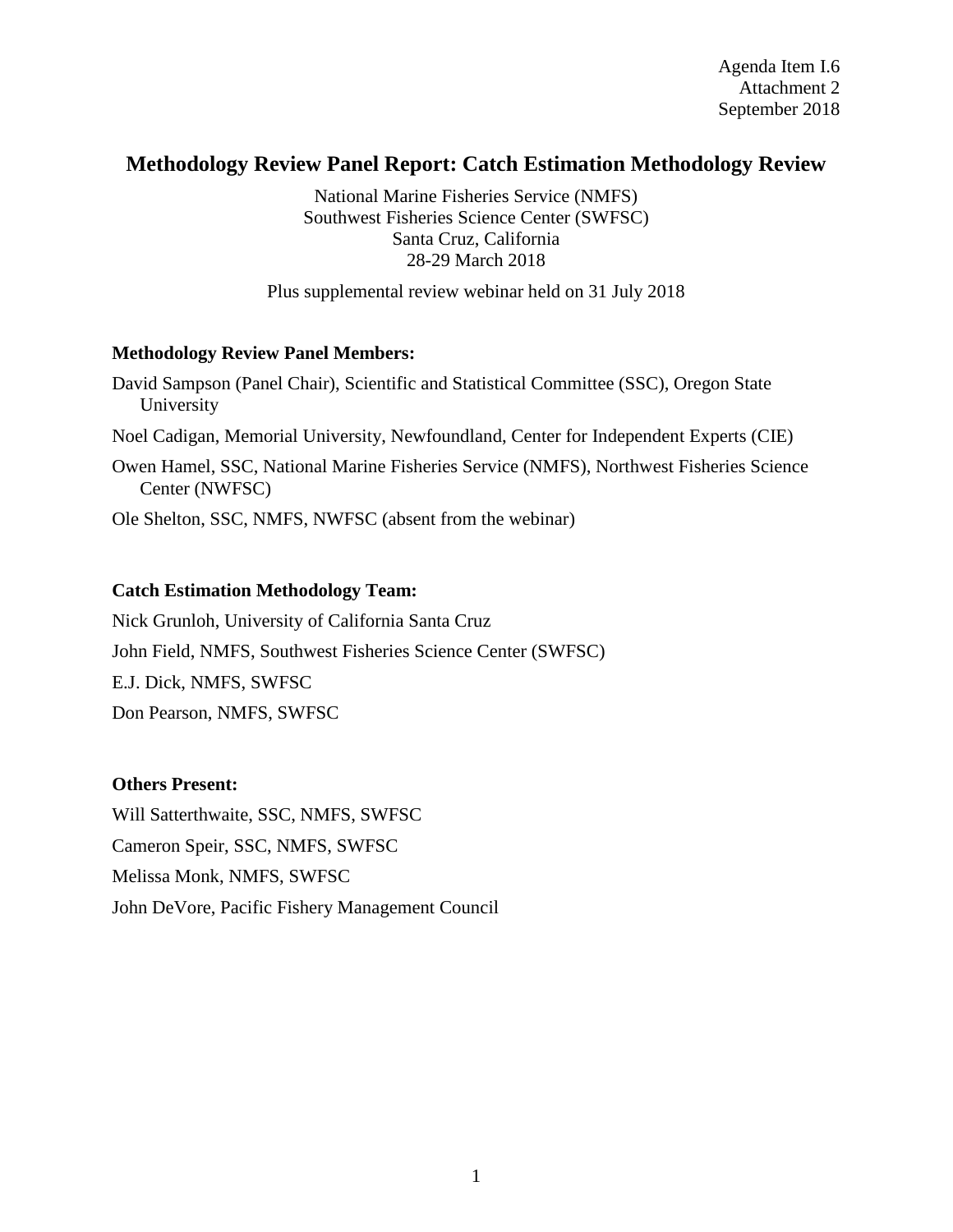## **Overview**

This report describes a review of the catch estimation methodology being developed by staff at the National Marine Fisheries Service's Southwest Fisheries Science Center (SWFSC) laboratory in Santa Cruz, California. The Methodology Review Panel (the Panel) and the SWFSC team of analysts met in Santa Cruz during 28-29 March 2018. A number of interested parties joined the proceedings by means of listen-only webinar technology. The review process adhered to the Council's Terms of Reference for Stock Assessment Methodology Reviews (June 2016). The Panel did not include representation from the Groundfish Management Team or the Groundfish Advisory Panel.

The SWFSC catch estimation methodology addresses the problem of estimating time-series of landed catch by species from situations where landings data are available for "market categories", which are the labels fish buyers use for reporting their fish purchases (e.g., 100 pounds of *small rockfish* for \$75). The landings data are separated into "strata" (e.g., *Port*, *Quarter*, *Market Category*) and fishery agents at fishing ports along the US West Coast routinely collect samples from the various strata and determine estimates of the stratum-level *Market Category* species composition by weight. However, only a small proportion of the landings (by market category) are directly sampled for their species compositions, which means that estimates of species compositions (*%Species*) must be developed for application to un-sampled landings in un-sampled strata. It is standard practice to derive these estimated *%Species* values for a given landing by borrowing information available from sampled landings that are in close proximity in time and space. The SWFSC catch estimation methodology, which takes a formal Bayesian approach for "borrowing" information, has several advantages over current practice: it has a solid basis in statistical theory; it predicts species compositions for un-sampled strata and domains of interest; and it will estimate the uncertainty associated with the derived landings time-series.

The draft agenda from the methodology review is attached as Appendix A, a statement of the goals and objectives for the review and the terms of reference are attached as Appendix B, and a list of remote participants connected via the webinar link is attached as Appendix C.

The report of the day-long webinar held on 31 July 2018 is included as Appendix D. At that webinar the Panel received responses by the SWFSC team to some of the short-term requests formulated during the March review.

## **Meeting summary**

The two-day methodology review began with a welcome by the Panel chair, Dr. David Sampson (Oregon State University), followed by a round of self-introductions from the attendees, a brief review of the agenda, and assignment of reporting duties. The primary document on which the review focused (Grunloh et al., 2018) was provided several weeks in advance of the review; copies of the slideshows presented during the review were made available on an ftp site.

## *Day 1: Overview of California's groundfish fisheries and port sampling program*

Dr. John Field (SWFSC) presented an *Overview of the California Current Ecosystem and California Groundfish Fisheries*. Landings by commercial fisheries in California (CA) have been tracked since 1928 using a "fish ticket" data system, but the information for some species groups (e.g., rockfish) was reported in an aggregated form. There was little sampling for the species compositions of the aggregated landings until 1978. Accounting for rockfish landings in CA by species is particularly challenging because there is greater diversity of *Sebastes* species in the waters off CA than elsewhere in the North Pacific. The 2010 landings reconstruction for CA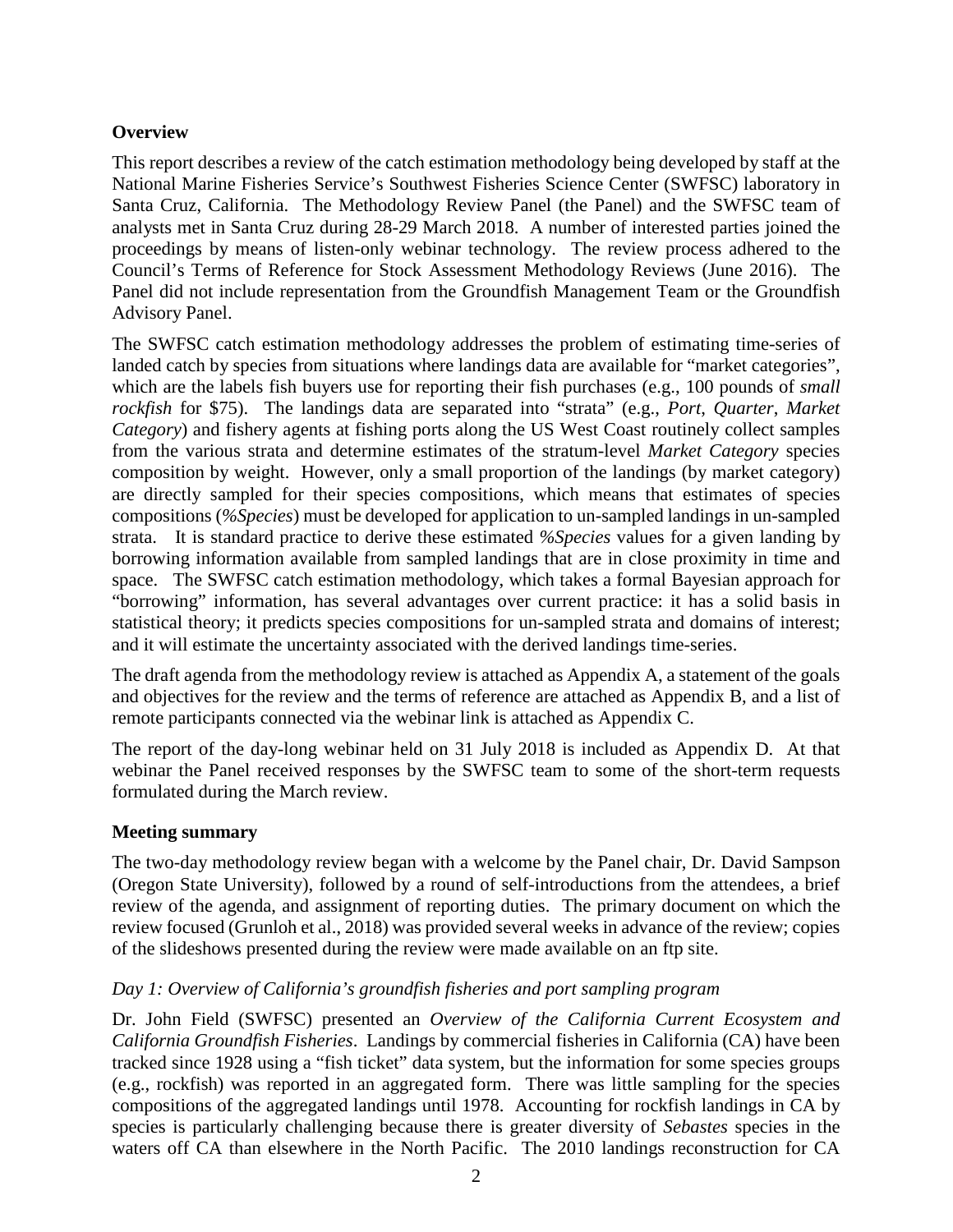(Ralston et al., 2010) applied species composition from the late 1970s and early 1980s (when species composition sample data are available) to landings by market category to derive estimates of annual landings by species. This approach uses static *%Species* values by market category based on samples collected when the trawl fishery operated across a broad range of depths. Because the approach does not account for the gradual shift of the trawl fisheries to deeper waters during the historical time period, it likely overestimates the landings of slope species and underunderestimates the landings of shelf species.

Mr. Don Pearson presented an *Overview of the Existing Sampling Program and Catch Estimation Methodology*. In California the collection of commercial groundfish fishery data falls under the auspices of the California Cooperative Groundfish Survey (CCGS), which was established in 1978 to coordinate groundfish data collection and analysis activities involving staff from the California Department of Fish and Wildlife (CDFW, logistical support), the Pacific States Marine Fisheries Commission (PSMFC, port samplers), and the National Marine Fisheries Service (NMFS, database management and technical support). Data collected under the auspices of the CCGS are housed in a database called CalCOM, along with estimates of species compositions based on the current "borrowing" algorithm. Copies of the data and estimates are provided regularly to the Pacific Fisheries Information Network (PacFIN), a program administered by the PSMFC for storing and disseminating commercial fisheries information covering the US West Coast and Alaska. To derive estimates of landed catch by species, PacFIN multiplies the species composition estimates from CALCOM to fish ticket data uploaded from CDFW to the PacFIN database.

The CCGS data most relevant to the current methodology review are the species composition samples collected by the PSMFC port samplers. From those landings selected opportunistically for sampling, the port samplers typically take two 50-pound "cluster samples" that they identify to species and weight by species to generate sample estimates of the *%Species*. The information is post-stratified by *Year*, *Quarter*, *Market Category*, *Gear Group*, *Condition* (live/dead), and *Port Complex*. Commercial fishers in CA are not legally required to allow their fish to be sampled. A large percentage of the "strata" (i.e., domains of interest) with landings reported on fish tickets do not have any direct sample observations of the *%Species*. To process these un-sampled strata, the data processing system in CalCOM borrows data from sampled strata to impute (fill in) the missing *%Species*. The data borrowing rules allow borrowing across *Quarters* and some *Port Complexes*, but not across *Gear Groups*, *Market Categories*, or between ports on either side of Point Conception. The data borrowing rules, which were established when the CCGS began (1978), were based on expert opinion and not on any formal statistical analysis of the sample observations of the *%Species*. For data processing, the observed *%Species* are expanded to the landings by market category and then summed across sampled landings, i.e., the *%Species* values are weighted by the market category landings to generate the sample average *%Species*. Note that the applications of the SWFSC catch estimation methodology presented at the review did not weight the *%Species* values by the market category landings.

## *Day 1: Conceptual basis for the proposed model*

Dr. E.J. Dick (SWFSC) gave a presentation on *Model-Based Catch Estimation: Assessment Context and Conceptual Basis* that laid out the motivation underlying the SWFSC team's approach. Arguments favoring a model-based approach rather than data-borrowing (status quo) are that the model-based approach provides a flexible framework for: sharing information among strata; quantifying uncertainty; objectively comparing alternative model structures (e.g., how to pool information); and evaluating variance components to identify simpler designs for collecting sample data. Although the current work is focused on improving estimates of commercial landings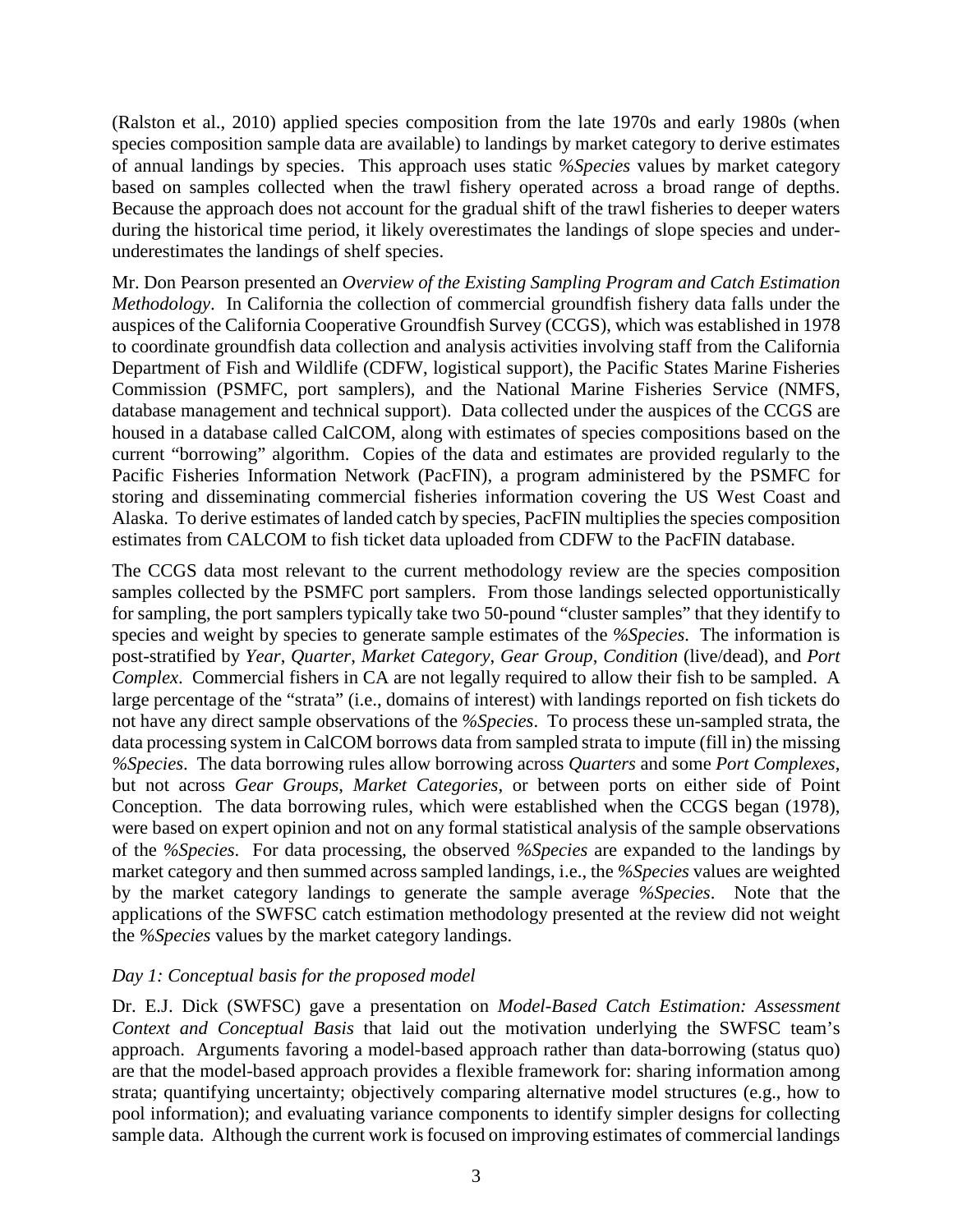from 1978 to the present, the model-based approach could be used to estimate species compositions for use in historical reconstructions (pre-1978), including estimates of uncertainty.

### *Day 1: Description of the model-based approach and its performance*

Mr. Nick Grunloh (University of California Santa Cruz) gave a presentation entitled *Improving Catch Estimation Methods in Sparsely Sampled, Mixed Stock Fisheries* that laid out the basic statistical modeling approach and example applications to CA fish ticket landings by market category and associated species compositions sample data by market category from two time periods, 1978 to 1982 and 1983 to 1990. Full details of the approach were included in the draft manuscript (Grunloh et al., 2018) provided in advance of the methodology review. The statistical modeling approach, which is based on a Bayesian hierarchical modeling framework, builds on the approach that Shelton et al. (2012) used in a pilot study.

The two focal time periods for the applications to data (early: 1978- 1982; late: 1983-1990) are from the early years of the available data series when there were many fewer market categories than in recent years. Despite this, species compositions from the early and late periods clearly indicated marked changes in the number of market categories having appreciable landings (e.g., six market categories in the early period versus 12 in the late period) and marked changes in the species compositions for certain generic categories (e.g., market category 250, "unspecified rockfish").

The analytical team (the Team) considered a suite of statistical models that treat the weights of species in a sample as being integer-valued and the integer weight of the *j*<sup>th</sup> species in the *i*<sup>th</sup> sample as being distributed according to four possible distributions: Poisson, binomial, negative binomial, or beta-binomial. The pilot study by Shelton et al. (2012) only explored the Poisson model. Based on results from an application to data for market category 250 in the early period, the Team favored the beta binomial model, which is sufficiently flexible (relative to the three other distributions) to account for overdispersion in the data relative to the Poisson assumption, including a bimodal form, with high densities at 0 and 1, as observed in some of the data.

There was considerable discussion amongst the Panel members and with the Team regarding the statistical framework. A number of issues were discussed.

- The four probability distributions that were explored are all integer (counting) models, but the actual observed data are rounded fish weights (by species). It might be more accurate to model the underlying stochastic process as a counting process to generate the number of fish by species combined with continuous processes that generate the weights of the individual fish by species. However, it is unclear if the extra complexity of such a model would be beneficial.
- The overdispersion parameter in the beta binomial portion of the model (described as *ρ* [*rho*] in Grunloh et al. 2018) is treated as a single parameter across species for each time period (i.e., no subscript). This parameter is constant within a given market category / time period, even though the mean may change a great deal. Because the model variance is a function of the overdispersion parameter and the mean, and the compositions are bounded by 0 and 1, posterior predictive species compositions with large variances may be bimodal (e.g., Figure 8 in the Appendix to Grunloh et al. 2018). Trying to include a subscript on *rho* would likely get quite complicated and may not be doable in the modeling software the Team is using (INLA).
- It was noted that using Poisson distributions for each species when combined together results in a multinomial distribution. The species compositions (as proportions) have to sum to 1. A similar transformation can be applied to posterior predictive draws from all four of the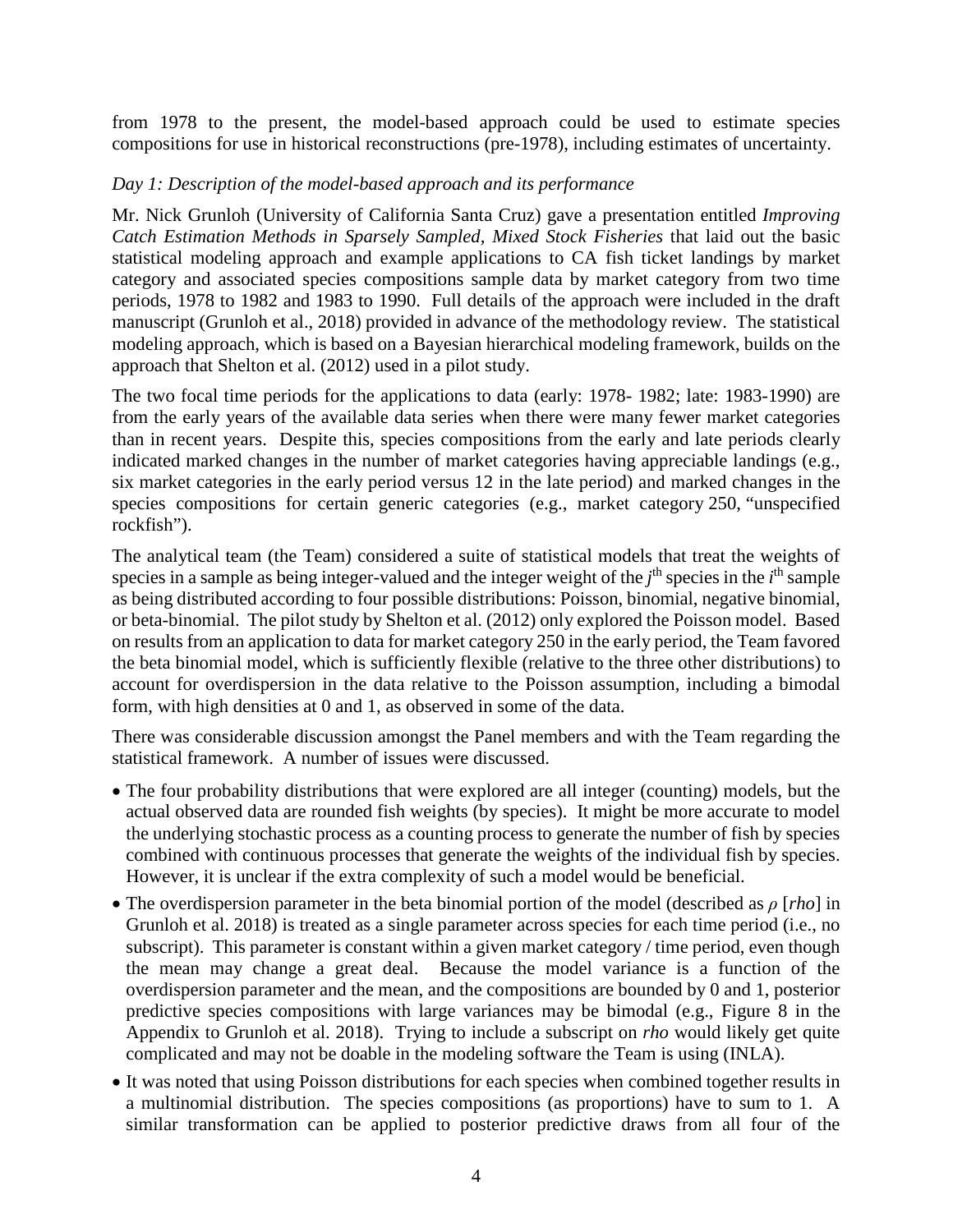distribution models considered by the Team. Although there are ways to generate overdispersed multinomials, the Team explored only the above four distribution models.

There was consensus among the Panel that it would be beneficial in general (and going forward) if the Team could produce additional verification that the basic statistical model is performing adequately. Several options were discussed.

- Conduct leave-one-out cross-validation tests. Using WAIC (Widely Applicable Information Criterion) is an approximation of this. Cross-validation tests are simpler to understand and more convincing in general.
- Residual plots would be helpful diagnostics and might provide compelling evidence that the model is performing as expected and not producing results that are biased. For example, standardized residuals could show if there are appreciable differences in variability among port complexes.
- It should be possible to evaluate the variance structure by looking at the replicate clusters within each sample. Although the Team pooled the clusters for simplicity, the between-cluster differences provide information about the variance. One could also subsample randomly among clusters (within samples) to see how variable the results are.

A small issue was identified in the notation in the Grunloh et al. manuscript. In the equation for the mean value function  $(\mu \text{[mu]})$  the term for the observed aggregate cluster size for each sample (*n*) should not have a subscript *j* (for the species) because *n* represents the pounds in a sample aggregated across species. For most samples there are two clusters of about 50 lb. each so *n* should be about 100 in general.

After the Day 1 lunch break Nick Grunloh continued with his presentation of the Team's statistical modeling framework. Using the beta binomial model the Team explored six approaches for modeling temporal variation (by *Year* and *Quarter*) in the species compositions, ranging from a model with fixed additive effects for *Year* and *Quarter* to models with random *Year:Quarter* interactions having different forms of partial pooling controlled by the hierarchical prior variances. The Team used model comparison techniques to select among the six model structures. Inclusion of the *Year:Quarter* structure was demonstrably important. The Team elected to proceed with the model structure that had random *Year*:*Quarter* interactions constrained by a single variance parameter (denoted as model M4). Detailed results from the model fitting were shown for market category 250 for each of the two time periods (1978-1982 and 1983-1990).

Nick also presented results of an exercise that used Bayesian model averaging to explore models (based on M4) that used different forms of spatial pooling of the species composition data, ranging from a model with entirely separate *Ports* to models that pooled data from combinations of *Ports*. To reduce the number of possible combinations, the set of *Port* combinations was restricted to combinations having adjacent *Ports* and no more than three *Ports* in a combination, producing results that pooled data for 274 different *Port* combinations. The final results are based on averaging the 274 models using weights proportional to the posterior probability.

The Panel members raised various points with the Team concerning the model and the results.

- If there is seasonality in the species compositions there might be value to adding time-series components for the beta coefficients. The Team countered that using *Year*:*Quarter* interaction terms should capture any important seasonal trends.
- The Panel expressed concern about estimation stability in the model (given its complexity and the large number of parameters). The Team assuaged the concerns.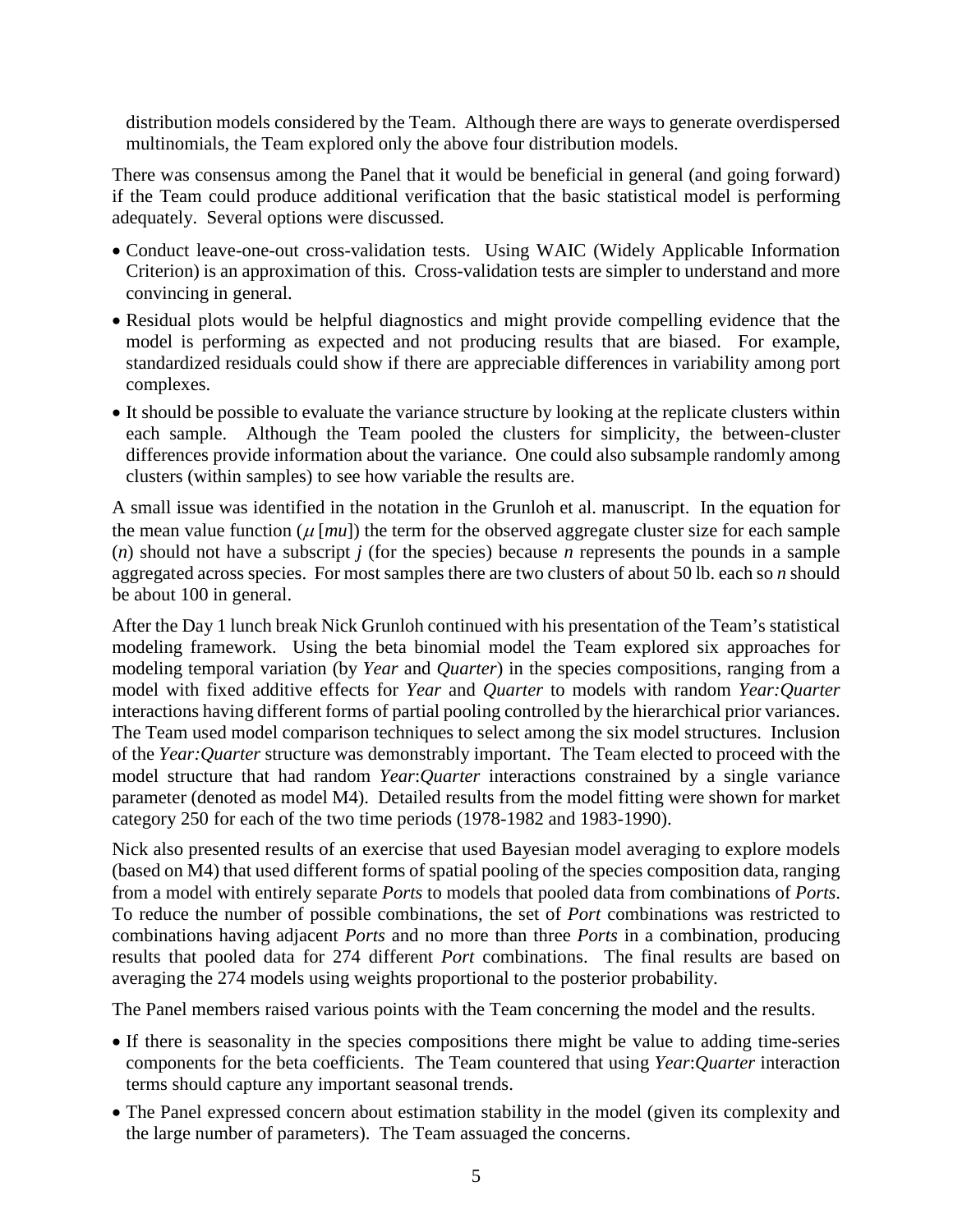- There was a question about the practical consequences of differences in model structure for the predictive distributions from estimates. It would be informative to examine plots comparing the predictive fits from the six structural forms. Nick indicated that he had looked at plots of some of the different model outputs and that differences were generally small.
- E.J. discussed the feasibility of creating some test examples and propagating fits through the process to look at real world consequences of differences among model fits. This was agreed to be a good idea.
- There was discussion about the Team's use of crossed main-effects in the model structure as opposed to nested effects. The framework in Shelton et al. (2012) nests *Port* within *Species* and has other nesting properties not considered by the Team. There was a suggestion that the Team could consider a model that crossed coefficients for *Species* by *Port* to account for port-to-port differences in species composition.
- An example of single quarter hindcasts of the posterior predictive species compositions for market category 250 by *Port* and *Gear* indicated strikingly similar dispersed predictions for all *Port* and *Gear* combinations. This prompted discussion that the model structure may be accommodating wide dispersion at the expense of reduced differences in the predicted mean values.
- There was a question about the calculation of the posterior predictive compositions and whether the sample size for the total cluster weight (*n*) influences the posterior predictions.
- There was a question about weighting the different species composition samples as a function of the landing weight as the CalCOM system currently does in deriving average *%Species* values. Nick and E.J. showed an example model formulation that includes offsets for incorporating weighting by landing size. Although this formulation was not incorporated in the model results presented to the Review Panel, the model structure is sufficiently flexible to incorporate this additional feature.
- The point was made that if certain kinds of mistakes are bad and others are not, it would be sensible to focus on producing diagnostic plots that are informative for the kinds of mistakes that we are trying to avoid. This lead to discussion about the value of the general model-based catch estimation approach in the context of its potential value to management and the quality of the approach relative to the status quo (data borrowing) approach.
- To gauge predictive accuracy of the model the Team evaluated the species composition posterior predictive distributions using highest density intervals (HDI) at three levels containing 68%, 95% and 99% of the posterior predictive probability. Unlike other accuracy metrics, the HDI metric can accommodate the multimodal distributions that occur in the observations and the model predictions.
- There was a substantial series of questions about how one might compare the predictions from a model based approach against the predictions from a borrowing based (status quo) approach. There was limited agreement about what might be possible for these types of comparisons.

Following an afternoon break the Panel considered possible tasks the Team could consider overnight and respond to during the second day of the review. After much discussion the Panel agreed not to file any formal requests for the Team to consider that evening.

#### *Day 2: Comparison of model results to status quo catch estimates for selected species*

The second day of the review began with E.J. giving a presentation on *ComX Landings Distributions by Species/Gear/Year, and Species/Year* that applied the Team's model based approach (called ComX) to generate estimates of landings by species and compare them with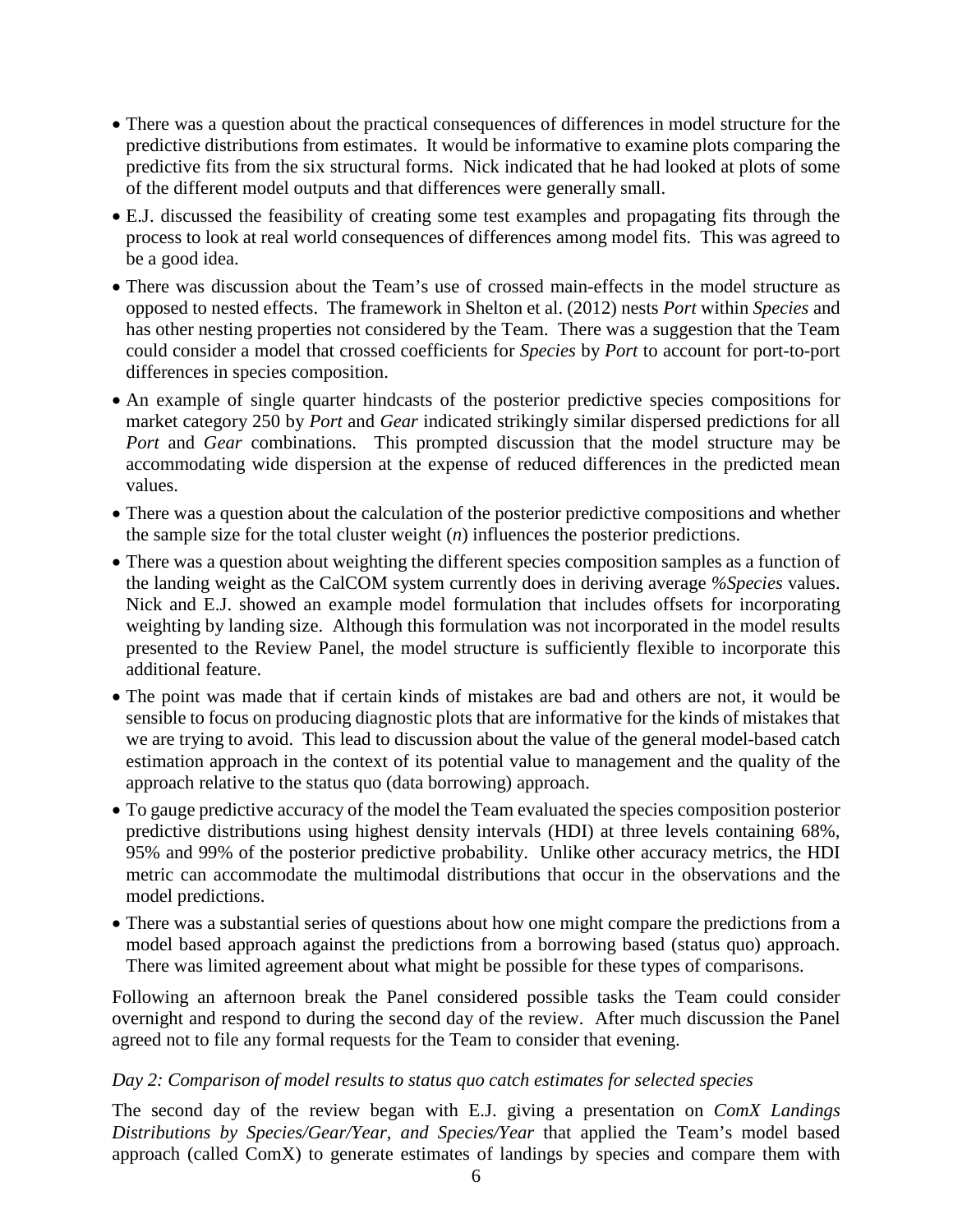corresponding estimates based on COMLANDS (the table in CalCOM that uses the status quo, data borrowing approach to estimate species landings). The presentation focused on the top nine rockfish species, which accounted for about 90% of the landings during the focal period (e.g., widow rockfish, bocaccio, chilipepper rockfish), and an illustrative set of five minor rockfish species (e.g., cowcod, Pacific ocean perch). The comparison plots showed ComX and COMLANDS estimates of species landings by *Gear* and across all gear types for the period 1978 to 1990. E.J. noted that the results excluded strata for which ComX did not produce *%Species* estimates due to insufficient data; these same strata were excluded from COMLANDS to maintain strict apples-to-apples comparability.

Although there was reasonable agreement between the ComX and COMLANDS estimates in many of the plots, there were also examples of fairly large discrepancies in one or a few years, with the COMLANDS point estimates falling outside of the ComX  $10<sup>th</sup>$  to  $90<sup>th</sup>$  percentiles. Examples are shown below for trawl landings of widow rockfish and chilipepper rockfish.

There was discussion of the causes of the discrepancies between the ComX and COMLANDS estimates and speculation that the discrepancies could have several sources. One source may be the different forms of weighting in the two approaches. When combining *%Species* from different samples ComX does not weight by the market category landings whereas COMLANDS does. There was considerable discussion (and no consensus) about whether the *%Species* sample values should be weighted or treated as all being equivalent. The Team proposed that weighting by landings would be appropriate if species compositions vary systematically as a function of landed weight within a stratum. A second cause of discrepancies could be that COMLANDS includes forms of interaction (e.g., *Species* by *Port*, *Species* by *Gear*) that are not included in ComX. If suitable diagnostic plots were available, they might assist in locating (or eliminating from consideration) potential sources of the discrepancies. A third source for some of the discrepancies could be the abrupt changes that sometimes occurred in the sets of market categories. To aid interpretation it would have been helpful to have had a table of species and what market categories they appeared in each year.

One very useful output associated with the ComX estimates of species annual landings were tables of coefficients of variation (CVs) associated with the estimates. These CVs gave clear indications of species and time periods that had reasonable amounts of information to support the estimates and distinguish these from species and time periods for which there was poor information support.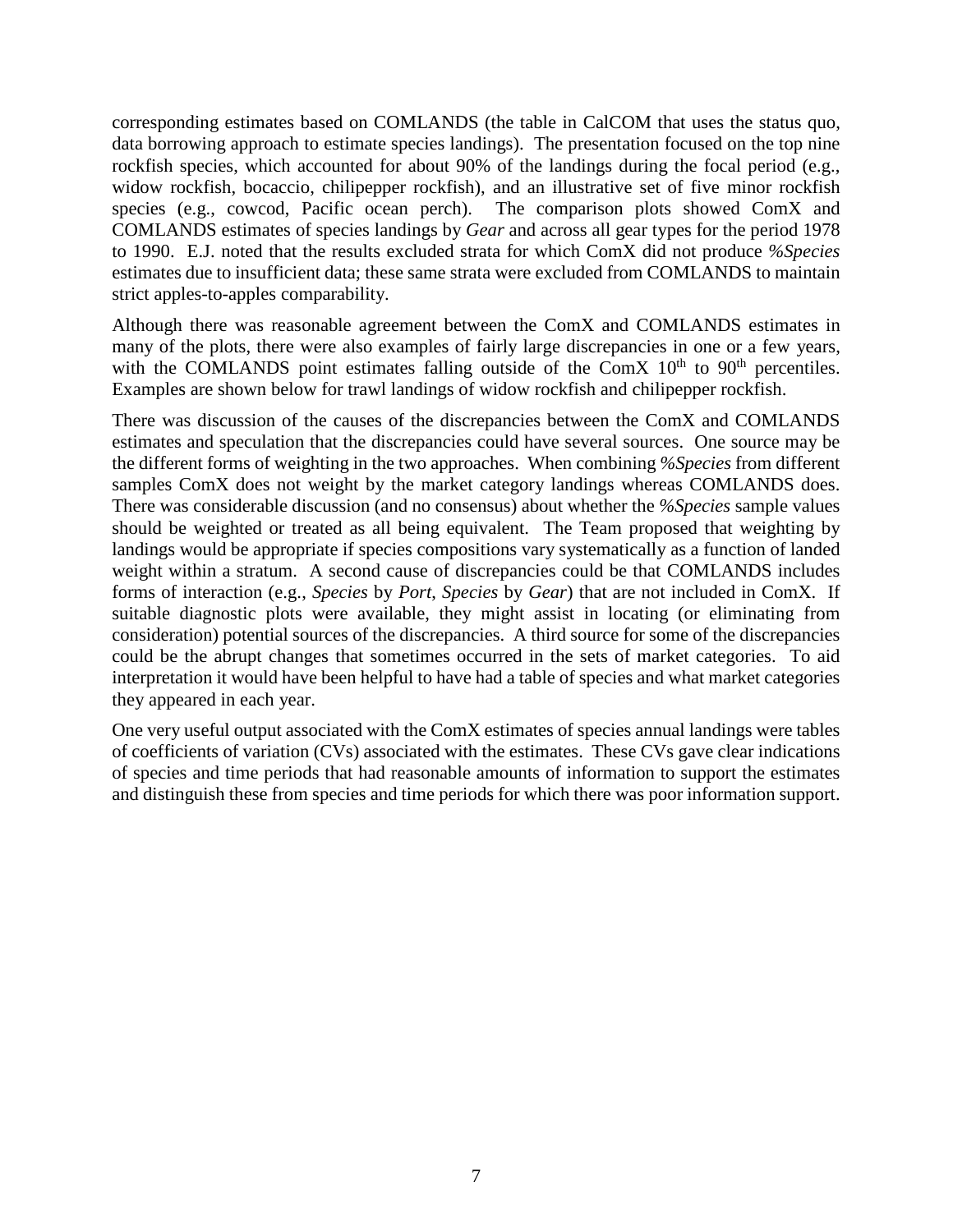Figure. Example comparison plots of estimated trawl landings of widow rockfish (upper panel) and chilipepper rockfish (lower panel). The blue points (connected by blue lines) are the COMLANDS estimates and the black points (connected by black lines) are the ComX median estimates. The lighter shaded regions indicate the  $10<sup>th</sup>$  to  $90<sup>th</sup>$  percentiles of the ComX estimates; the darker shaded regions indicate the  $25<sup>th</sup>$  to  $50<sup>th</sup>$  percentiles. The red points (connected by red lines) are the nominal market category landings.





Year

8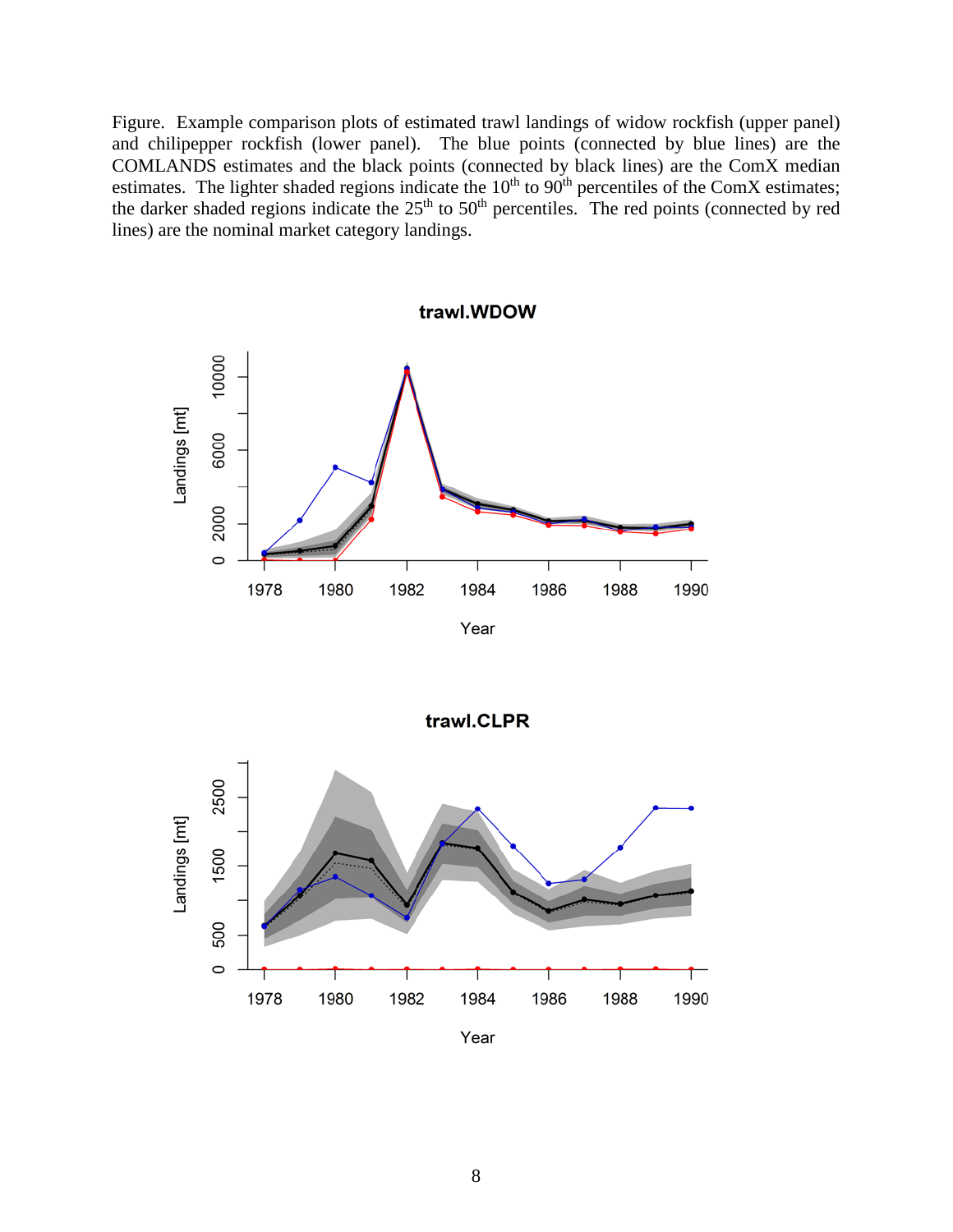#### *Day 2: Potential means of serving data and variance estimates*

Don Pearson gave a presentation on *Potential Means of Serving Data and Variance Estimates*, which outlined some of the anticipated challenges of getting ComX data and estimates to end users. Because ComX uses Bayesian methods, its estimates are distributions (rather than point estimates) and the number of landings estimates is greatly magnified compared to more traditional approach such as COMLANDS or in PacFIN. For each stratum and species there will be 10,000 posterior draws and the full ComX data base will likely need to house about 20 billion records. Don illustrated the system with some live queries from a test dataset of 5.6 billion records that included landings estimates for rockfish for the period 1978 to 1990; he demonstrated that the system was capable of very rapid information retrieval.

It was noted that the variances of strata estimates of landings from ComX are not additive as in traditional estimates based on stratified sampling schemes, which assume independence among strata. The non-additivity of the ComX estimates arises because the model-based approach estimates covariances among parameters and some parameters are shared across strata in the Bayesian statistical model.

### *Day 2: Futures efforts*

After the Day 2 lunch break the group discussed additional issues that will arise if the Team's model-based catch estimation approach is applied more broadly than the focus of the current study (California rockfish commercial landings for the period 1978 to 1990).

### Reconstructing CA landed catches during the "pre-data" period

The Team's analysis to date has focused on the relatively recent time periods, which are data-rich in terms of having contemporaneous species composition samples. The hope is that the Team's model-based methodology will provide a general framework that could be used to hind-cast estimates of *%Species* and derive estimates of species-level landings (and corresponding uncertainty estimates) for earlier years (pre-1978 in CA). Related to this topic is the information presented on Day1 that illustrated gradual transitions over the years to deeper fishing locations, implying that the *%Species* for the generic rockfish market categories should gradually shift over time to having greater proportions of slope rockfish species and reduced proportions of shelf rockfish species. Team members mentioned two possible ideas for hind-casting: (1) filter the earliest available species composition samples based on the fish ticket blocks and associated depths to generate appropriate species composition sample data sets and (2) slowly weed out the slope species from the earliest species composition samples. The Panel suggested an approach that filtered draws from the model to gradually thin out the slope species and obtain reasonable mean values through time. To offset shrinkage in the uncertainty (as species are removed) a constant CV could be used. Random draws could be used to get the slope of the time trend.

There was some discussion of how the Team's model would perform when applied to data from after 1990, when there are many more market categories and little year-to-year stability in the set of market categories. Would it be better to handle the changes in market categories using timeblocks or as a time-series process?

## Reconstructing WA and OR landed catches

Although the port sampling programs in WA and OR share some features with the port sampling program in CA, there are also some important structural differences (and changes over time within WA and OR) that will need to be considered if the Team's model is to be applied to data from WA or OR. In principle there seem to be no good reasons why the modelling approach would not be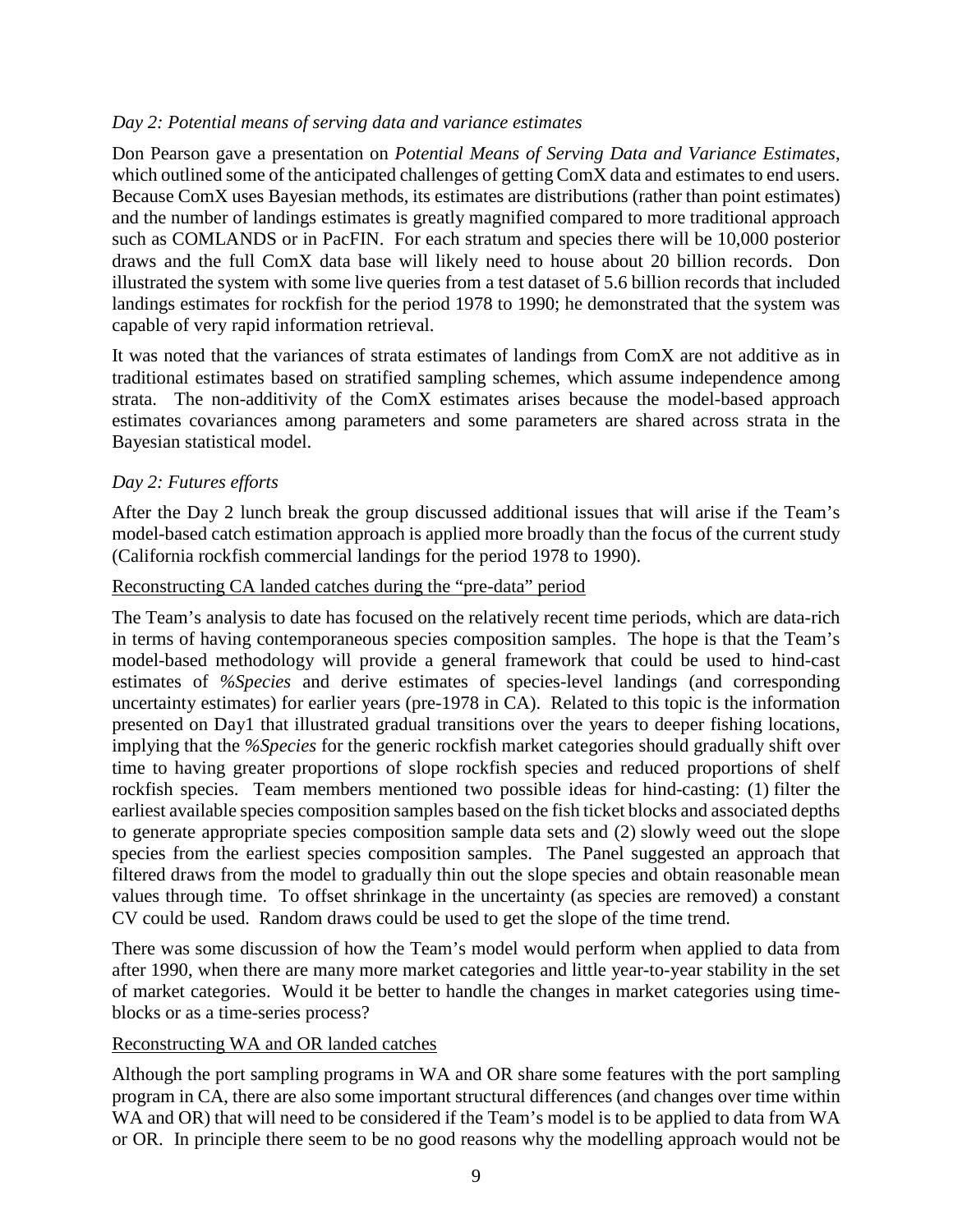appropriate for WA and OR. There was general consensus that there should not be pooling of information across state boundaries because market categories are unlikely to be consistent from state to state.

#### Reconstructing landed catches for other species groups

There was discussion of whether the Team's model could be applied to other non-rockfish market categories that are comprised of mixtures of species (e.g., flatfish, skates, and sharks). Estimating species-level landings of skate is an immediate focus because the Council is interested in having stock assessments produced in 2019 for bignose skate and longnose skate. Species composition sampling for skates started in 2009 in CA, which means that any landed catch reconstructions for CA will have limited information available to support the estimates. Estimating species-level landings for un-specified flatfish in CA will (as with skates) have limited information available to support the estimates. Species composition sampling of the flatfish market categories started in 2004 in CA. These relatively recent species composition samples are likely to provide a poor reflection of conditions in earlier years when the trawl fisheries were unconstrained by the Rockfish Conservation Area closures.

### Reconstructing recreational landed catches

The Team's model-based approach could probably be usefully applied to the available recreational data on reported landings of unspecified rockfish, but would likely involve a slightly different model. Species composition sampling in the recreational fisheries does not conform to the standardized cluster sampling protocols used in sampling the commercial fisheries. Also, the recreational data are generally recorded as catch rates in numbers of fish by species per unit effort and expanded using estimates of total effort rather than by percent composition of fish weights.

## **Review panel deliberations leading to requests and recommendations**

Following the discussion of future efforts, the Panel, with feedback from the Team, discussed the following ideas, with the aim of formulating requests for additional work by the Team.

- The Panel members were in general agreement that the proposed model-based framework is superior to the ad hoc structure of the status quo data borrowing approach. However, the modelbased framework is still being developed and is not yet ready for the Panel to provide with a definitive thumbs-up or thumbs-down evaluation.
- The Panel members were also in general agreement that it would be very helpful if the Team could provide a set of diagnostic plots to facilitate visual assessments of the model fits. It would be particularly useful if there were diagnostic plots available to (a) help evaluate the importance of fitting the over dispersion versus fitting the main effects and (b) help identify how the main effects might be modified.
- Also, a structure or agreed process is needed for determining how to whittle down from the very large set of possible models to something more reasonable and manageable. There was discussion of the pros and cons of using DIC, WAIC, and other statistical model selection approaches.
- A series of self-test simulations would provide important support for the validity of the statistical model and the model construction approaches.
- Another step in the evaluation of the methodology should take the projections based on the statistical models and consider how they would affect management decisions.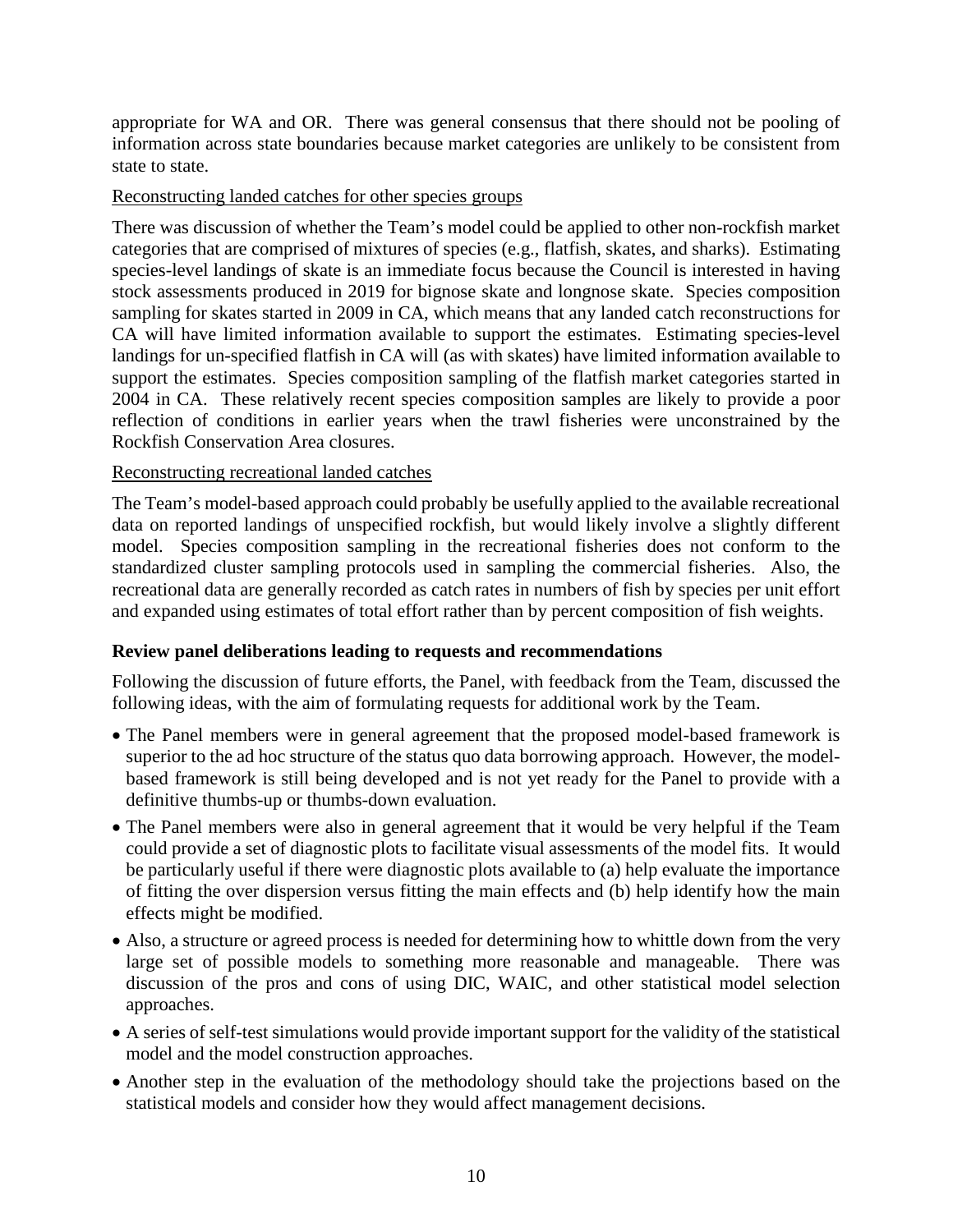- It is important from an institutional perspective that the process of model construction, estimation, and selection is robust and repeatable. A standardized set of procedures for analysts to follow needs to be formalized to ensure robust outcomes.
- The Panel and Team were in general agreement that a model-based approach is an improvement and that there is little to be gained from a formal comparison between the proposed model-based approach and the existing data borrowing methods.

### **Review Panel recommendations – short term**

Because the Panel's report on this methodology review will not be reviewed by the Council until September 2018, it seemed plausible that the Team could produce additional analyses for consideration by the Panel prior to September. The Panel could then produce an Addendum to this report that describes results of the additional analyses and the Panel's conclusions regarding the new information. The Panel decided to structure its recommendations into short-term ones that the Team would try to respond to by mid-July 2018 and long-term recommendations that would need to be reviewed later by the SSC or a methodology review panel.

At a day-long webinar held on 31 July 2018 the Panel received responses by the Team to many of the short-term requests. Details of the webinar and the Team's responses are provided in Appendix D.

### *Short-term requests*

• As a diagnostic template, for each sampled stratum compare the posterior predictive distributions at the 68<sup>th</sup>, 95<sup>th</sup>, and 99<sup>th</sup> percentiles with the current observed species proportions (create fully stratified versions of tables 2 and 3 in the Grunloh et al. methods documentation). With each row, include sample sizes and associated landing weights with a graphical display to highlight problems and outliers (circle size proportional to landing weights).

*Rationale: The Team provided broad-scale summary metrics (e.g., WAIC, MSE and DIC) for evaluating the goodness-of-fit of the different model forms and structures. Fine-scale diagnostics are needed to help identify aspects of the data that are not adequately addressed by the different models. The diagnostic template will provide a mechanism for fine-scale exploration of goodness-of-fit.*

• The diagnostic template should be developed for each of the sensitivity runs (vary across a range of plausible time models and priors and limit to the top 2-3 market categories).

*Rationale: Application of the diagnostics across a wide range of models will form a test of how well the diagnostics illustrate whether the models capture important structural features that are thought to be embedded in the data.*

• Explore an alternative time block: an extension of 1983 and 1984 to the first time block.

*Rationale: The panel expressed concerns about how the model would perform when applied to shorter time periods, as will occur when the model is used with data more recent than 1990. Results from the above recommendation could be compared to the results from the current two time blocks (1978-1982; 1983-1990) to explore how fits to data from the late period degrade when the model for the late period is based on fewer years of data. Also, comparisons of the two forms of blocking serve as a sensitivity evaluation of the selection of the block boundary, which was chosen on a fairly arbitrary basis.*

• Explore various two-way interactions (beyond the current explorations; e.g., *Species*:*Port* and *Species*:*Gear*).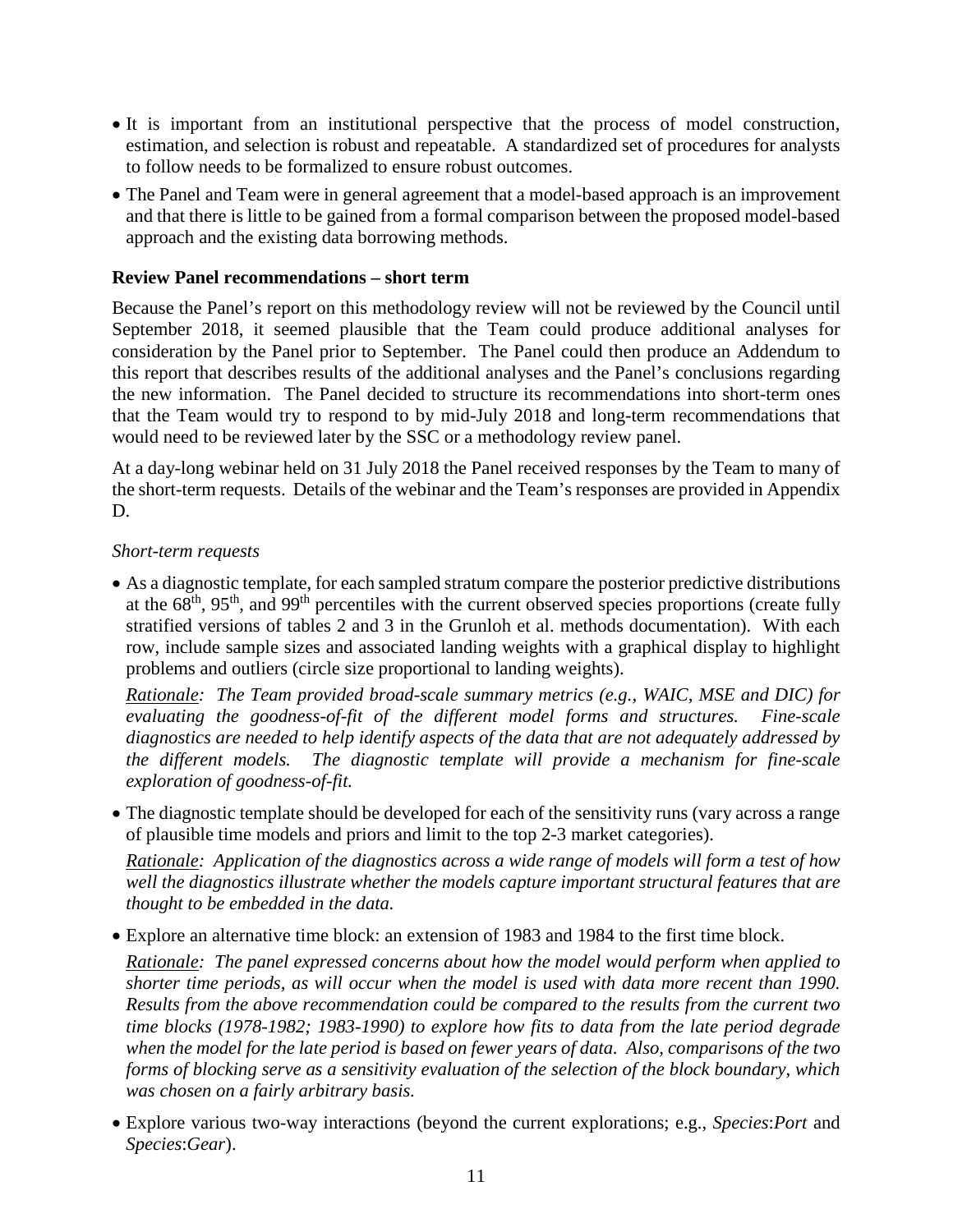*Rationale: The Team did not have time to search across the multitude of possible interaction terms that they could have included in the model. From various anecdotal comments made during the review it seemed likely that the model would benefit from the inclusion of other interaction terms. Explorations with the diagnostic template may suggest potentially beneficial terms.*

• Explore variability in sampling among clusters within samples.

*Rationale: The Team combined the data from the cluster samples, which had been drawn independently from the sampled landings. These replicate samples contain information regarding the structure of the variability in the data that may provide useful corroboration (or refutation) of the structure implicit in the statistical model.*

• Redo the modeling of the early time block without southern CA ports. Explore spatially and temporally (i.e., alternative time blocks).

*Rationale: The available dataset does not have any sample data in the early time block from the southern CA ports. It was unclear how this lack of data influenced the model results. The requested analysis will clarify the situation.*

• Compare alternative ComX outputs and the current time series of estimated catches.

*Rationale: It would be informative to see the landings estimates corresponding to the additional models developed in response to the above requests. The landings estimates can be generated for a small set of illustrative species and do not need to be comprehensive.*

• Provide a summary table of species' sample sizes in each market category by time block.

*Rationale: The requested information will assist in understanding where there are gaps in the available data that the model is filling in by means of its pooling structure.*

• Provide self-test documentation (simulated data) for example models.

*Rationale: Results from this analysis will provide a demonstration of model performance under best-case scenarios, where the data being analyzed exactly conform to the assumptions of the statistical model. The analysis will serve to verify (or refute) that the model performs as expected.*

## **Technical merits and/or deficiencies of the methodology**

The model-based catch estimation framework developed by the SWFSC Team is superior to the ad hoc structure of the status quo data borrowing approach in that it has a firm theoretical basis and it produces objective estimates of landings and associated measures of uncertainty. That said, there are still aspects of the approach that are underdeveloped; the method is not yet ready for direct application to existing data sets for generating estimated landings series for use in stock assessments.

#### **Areas of disagreement regarding panel recommendations**

#### *Areas of disagreement among panel members*

There were no areas of disagreement among the Panel members.

#### *Areas of disagreement between the panel and proponents*

There were no areas of disagreement between the Panel and the Team.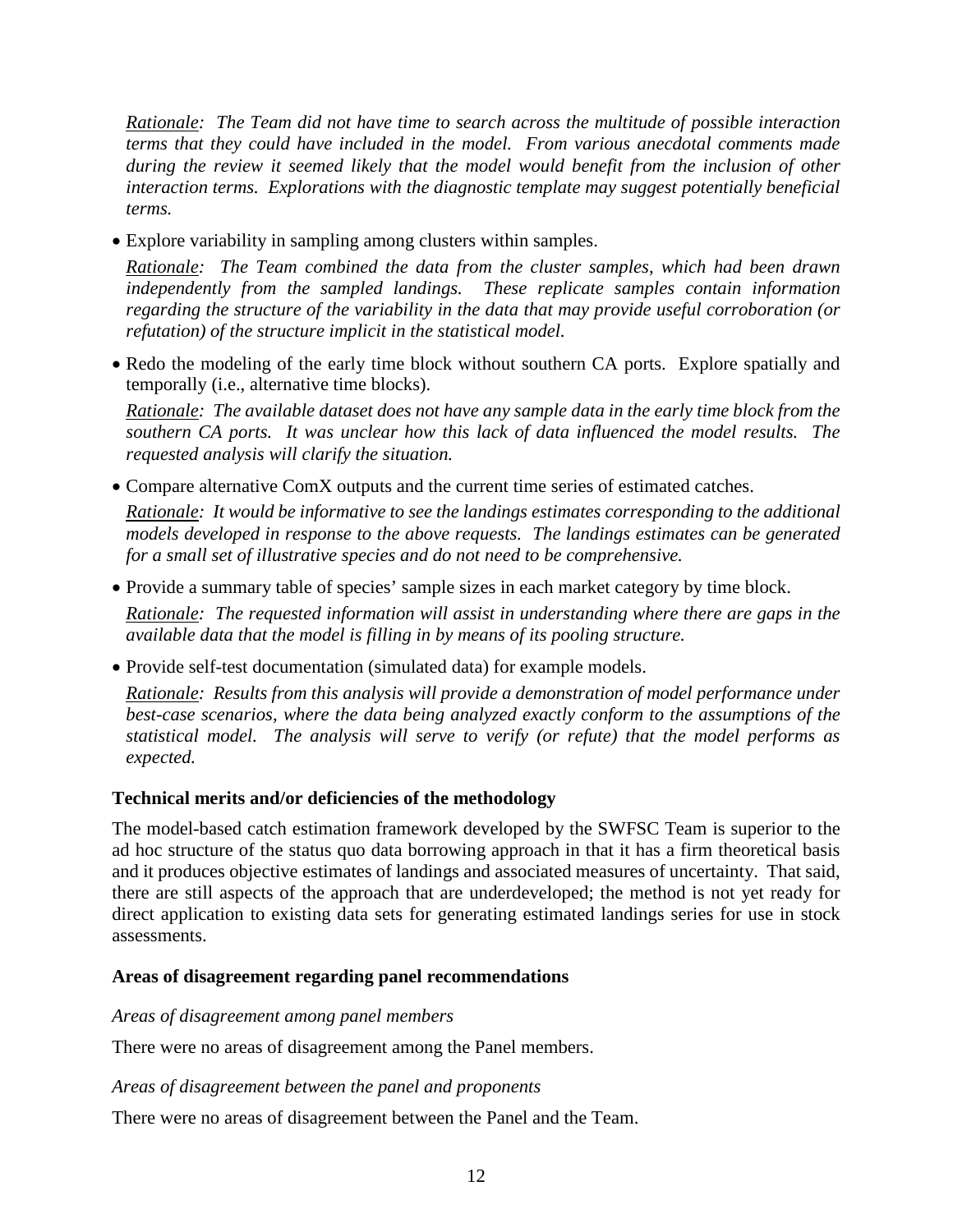#### **Unresolved problems and major uncertainties**

- Given that the species composition data are indexed by seven distinct dimensions (*Year*, *Quarter, Market Category*, *Species*, *Port*, *Gear*, *and Condition*), there are a very large number of potential interaction terms that could be incorporated into the model structure. However, the observational data are quite scarce and will not support a highly parameterized model. The challenge is to develop an approach to model building that results in a parsimonious model, meaning the model is simple, but not too simple. Further, there needs to be evidence leading one to conclude (a) that the model's predictions mimic all the important systematic features of the data or (b) that any instances of systematic lack of fit have no important consequences for stock assessments and management.
- The model-based approach (by design) does not produce estimates for very poorly sampled strata. The Team elected to "refrain from modeling any period where the minimum possible number of effective parameters exceeds the number of samples for the modeled period." The landings associated with poorly sampled strata will continue to be reported either as the nominal species (e.g., nominal blue rockfish) or as a generic category (e.g., unspecified rockfish). In general there are small landings associated with poorly sampled strata, which mitigates the impact of having poorly sampled strata.

## **Issues raised by the public and others during the review**

There were no issues raised by the public or others during the review. For the most part the only people attending the review meeting in person were members of the Panel or the Team.

## **Review Panel recommendations – long term**

The following items are likely to require considerable time and effort by the Team to explore and resolve. However, the Panel considers that first two items will need resolution before the methodology is used to produce landings estimates for stock assessments.

• Explore weighting by landings using gear-specific and species-specific models (conditional on results of the explorations outlined in the short-term recommendations).

*Rationale: ComX and COMLANDS take fundamentally different approaches to deriving the %Species values that are applied to the market category landings. The ComX approach (no weighting of the sample %Species by the size of the sampled landings) has the advantage of reducing the potential high influence of %Species from large landings (because all sample %Species are treated as equivalent). The COMLANDS approach (weight the sample %Species by the size of the sampled landings) has the advantage of producing estimates that are "consistent" in that if all the landings were fully sampled the resulting %Species values would be exactly equivalent to the actual species compositions.*

• Explore over-dispersion in the *ρ* [*rho*] parameter to allow greater differences among species.

*Rationale: The model underlying the results presented to the Panel had a single over-dispersion parameter across species for each time period (i.e., no subscript). This appeared to have the effect of artificially inducing bimodality in the posterior predictive species compositions. It would be helpful to understand the consequences of this structural assumption (on the goodnessof-fit and on the estimated landings) by comparing results of the current model with results from models that allow species-to-species variation in their over-dispersion.*

• Investigate discrepancies between ComX catch series and current catch series.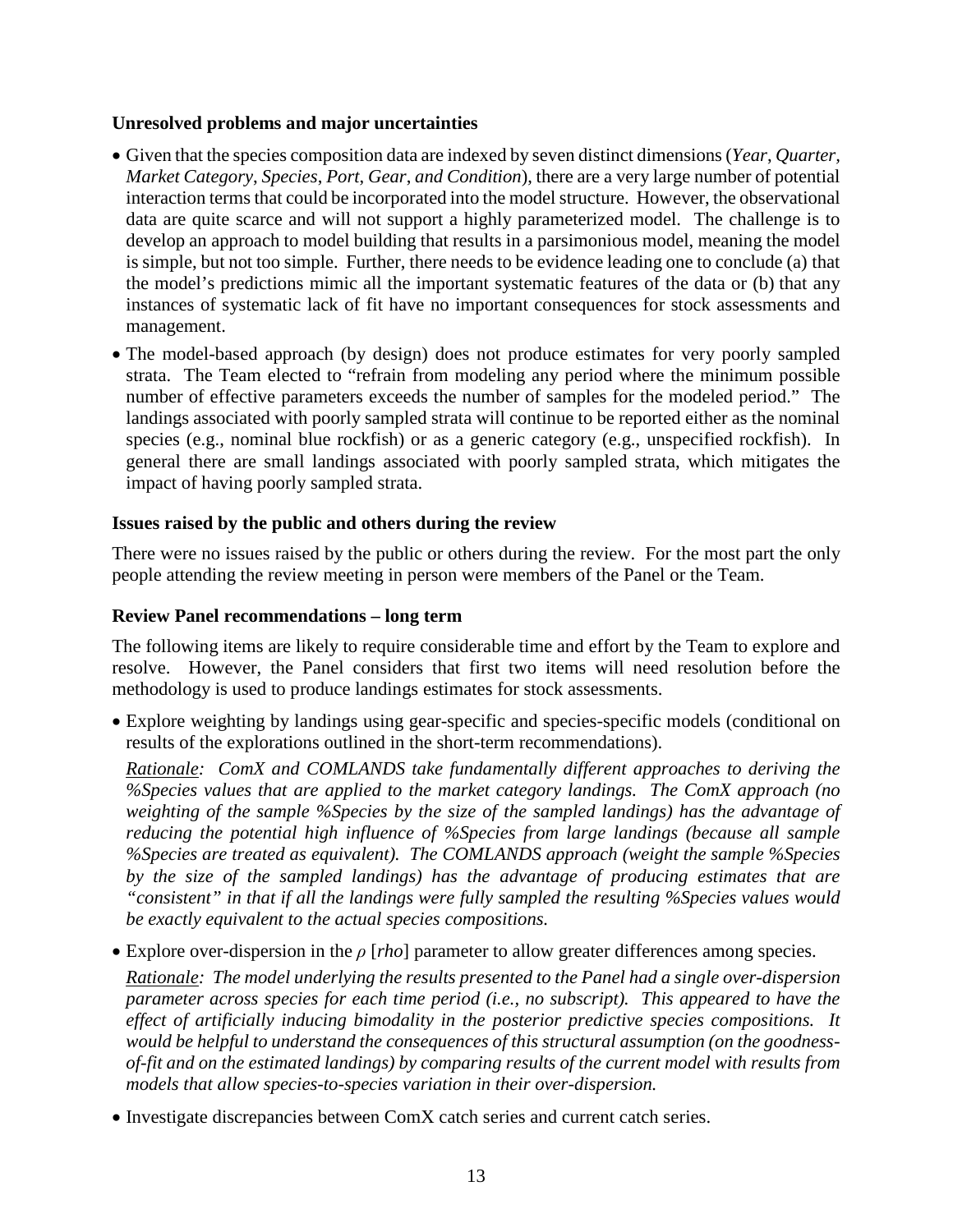*Rationale: It is important to understand the source(s) of discrepancies between the ComX and COMLANDS landings estimates to better inform any conclusions regarding which approach is "better".*

#### **Research and data needs**

The Panel and Team did not identify any research and data needs beyond those described above in sections *Review Panel recommendations – short term* and *Review Panel recommendations – long term*.

### **References**

- Grunloh, N., Dick, E., Pearson, D. Field, J. and Mangel, M. 2018. Improving catch estimation methods in sparsely sampled mixed-stock fisheries. Unpublished manuscript, draft version dated 13 March 2018.
- Ralston, S, Pearson, D.E., Field, J.C., and Key, M. 2010. Documentation of the California catch reconstruction project. NOAA Tech. Memo. NMFS, NOAA-TM-NMFS-SWFSC-461.
- Shelton, A.O., Dick, E.J., Pearson, D.E., Ralston, S., and Mangel, M. 2012. Estimating species composition and quantifying uncertainty in multispecies fisheries: hierarchical Bayesian models for stratified sampling protocols with missing data. Canadian Journal of Fisheries and Aquatic Sciences 69: 231–246.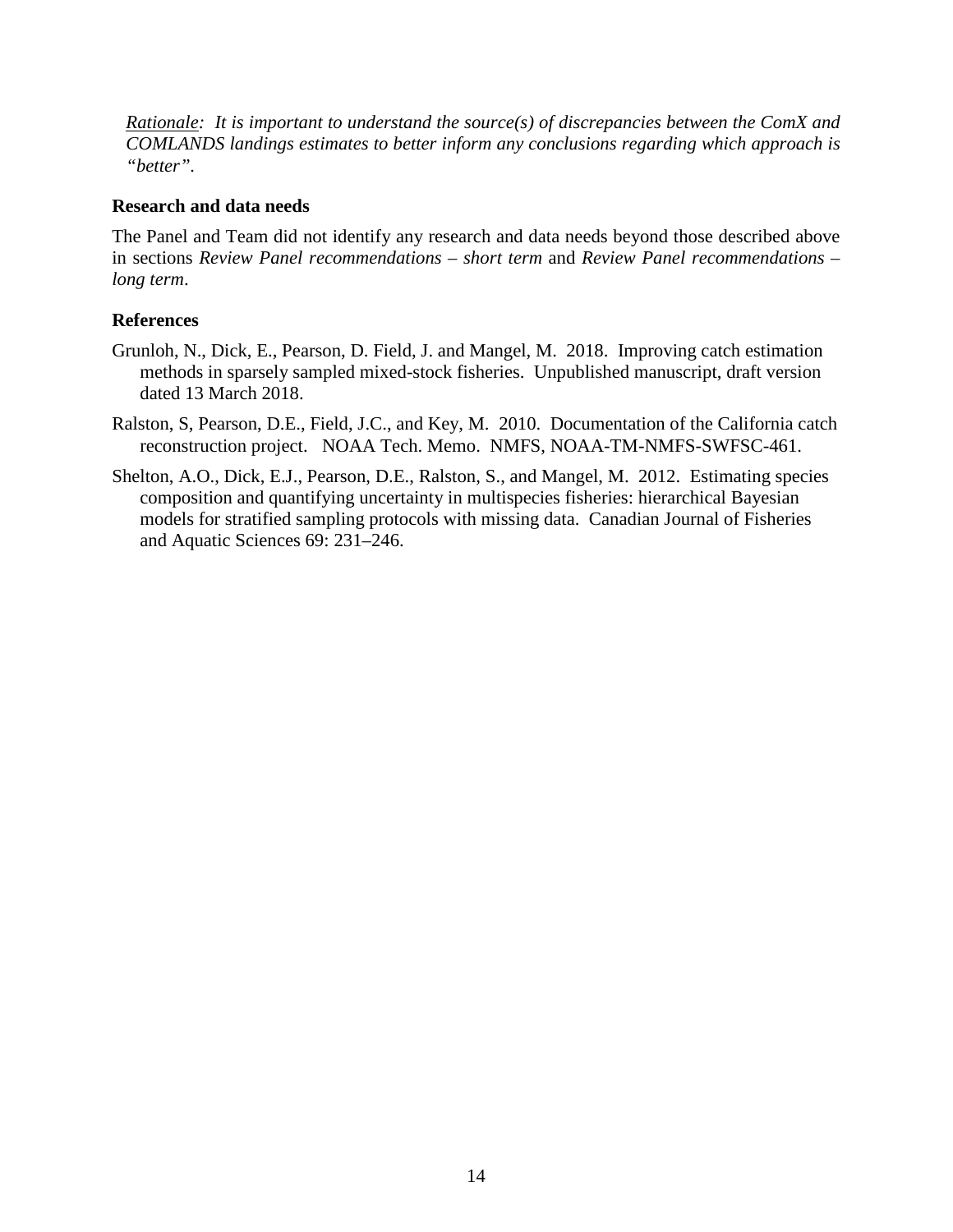**Appendix A.**

# **PROPOSED AGENDA Catch Estimation Methodology Review**

Pacific Fishery Management Council March 28: NMFS Southwest Fisheries Science Center Santa Cruz Laboratory 110 McAllister Way Santa Cruz, CA 95060

March 29: Center for Ocean Health Library Ocean Health Building Room 201 University of California Santa Cruz 115 McAllister Way Santa Cruz, CA 95060

Telephone: 831-420-3900

March 28-29, 2018

This is a meeting of a Pacific Fishery Management Council-sponsored methodology review with remote listen-only attendance via webinar (see webinar information below). Public comments will be accepted at the discretion of the Chair.

A suggestion for the amount of time each agenda item should take is provided. All times are approximate and subject to change. At the time the agenda is approved, priorities can be set and these times revised.

To Attend the GoToWebinar:

- 1. Use this link: <http://www.gotomeeting.com/online/webinar/join-webinar>
- 2. Click "Join a Webinar" in the top right of page.
- 3. Enter the Webinar ID: 942-468-499
- 4. Please enter your name and email address (required)
- 5. You must use your telephone for the audio portion of the meeting by dialing this TOLL number 1-415-930-5321
- 6. Enter the Attendee phone audio access code 580-006-830
- 7. Enter your audio phone pin (shown on screen after joining the webinar)

System Requirements

- PC-based attendees: Required: Windows® 7, Vista, or XP
- Mac®-based attendees: Required: Mac OS® X 10.5 or newer
- Mobile attendees: Required: iPhone®, iPad®, Android™ phone or Android tablet (See the GoToMeeting Webinar Apps)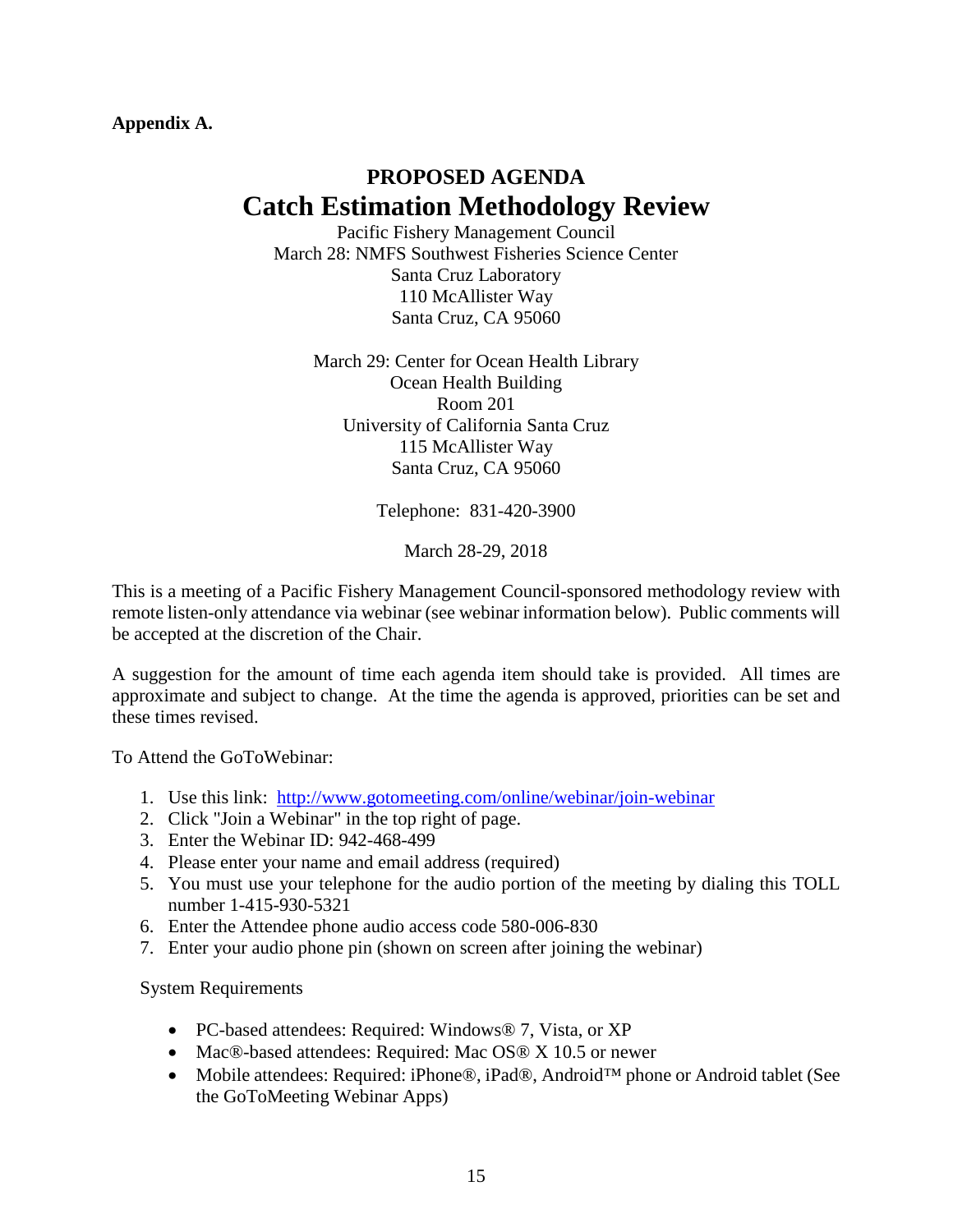# WEDNESDAY, MARCH 28, 2018 – 8:30 AM

| A. Call to Order-GFSC Administrative Matters                                                                                                                        |              |
|---------------------------------------------------------------------------------------------------------------------------------------------------------------------|--------------|
| 1. Call to Order and Introductions<br>2. Approve Agenda<br>3. Rapporteur Assignments<br>4. Overview of Terms of Reference<br>(8:30 a.m., 0.5 hours)                 | Dave Sampson |
| <b>B.</b> Overview                                                                                                                                                  |              |
| 1. Overview of California Fisheries and Methodology Objective<br>(9 a.m.: 0.5 hours)                                                                                | John Field   |
| 2. Overview of the Existing Sampling Program and Catch Estimation<br>Methodology<br>(9:30 a.m.; 0.5 hours)                                                          | Don Pearson  |
| BREAK (10-10:15 a.m.)                                                                                                                                               |              |
| C. Basis for the Proposed Model                                                                                                                                     | E.J. Dick    |
| 1. Assessment and Management Implications<br>2. Review of Theoretical Basis for Model-based Approach<br>3. Hierarchical Model Structure<br>(10:15 a.m.; 0.75 hours) |              |
| D. Description of the Proposed Model                                                                                                                                | Nick Grunloh |
| 1. ComX Model Development<br>2. Model Description<br>3. Model Validation<br>(11 a.m.; 1 hour)                                                                       |              |
| LUNCH (12-1:30 p.m.)                                                                                                                                                |              |
| E. Model Performance and Model Averaging Approach<br>$(1:30 \text{ p.m.}; 1.5 \text{ hours})$                                                                       | Nick Grunloh |
| BREAK (3-3:15 p.m.)                                                                                                                                                 |              |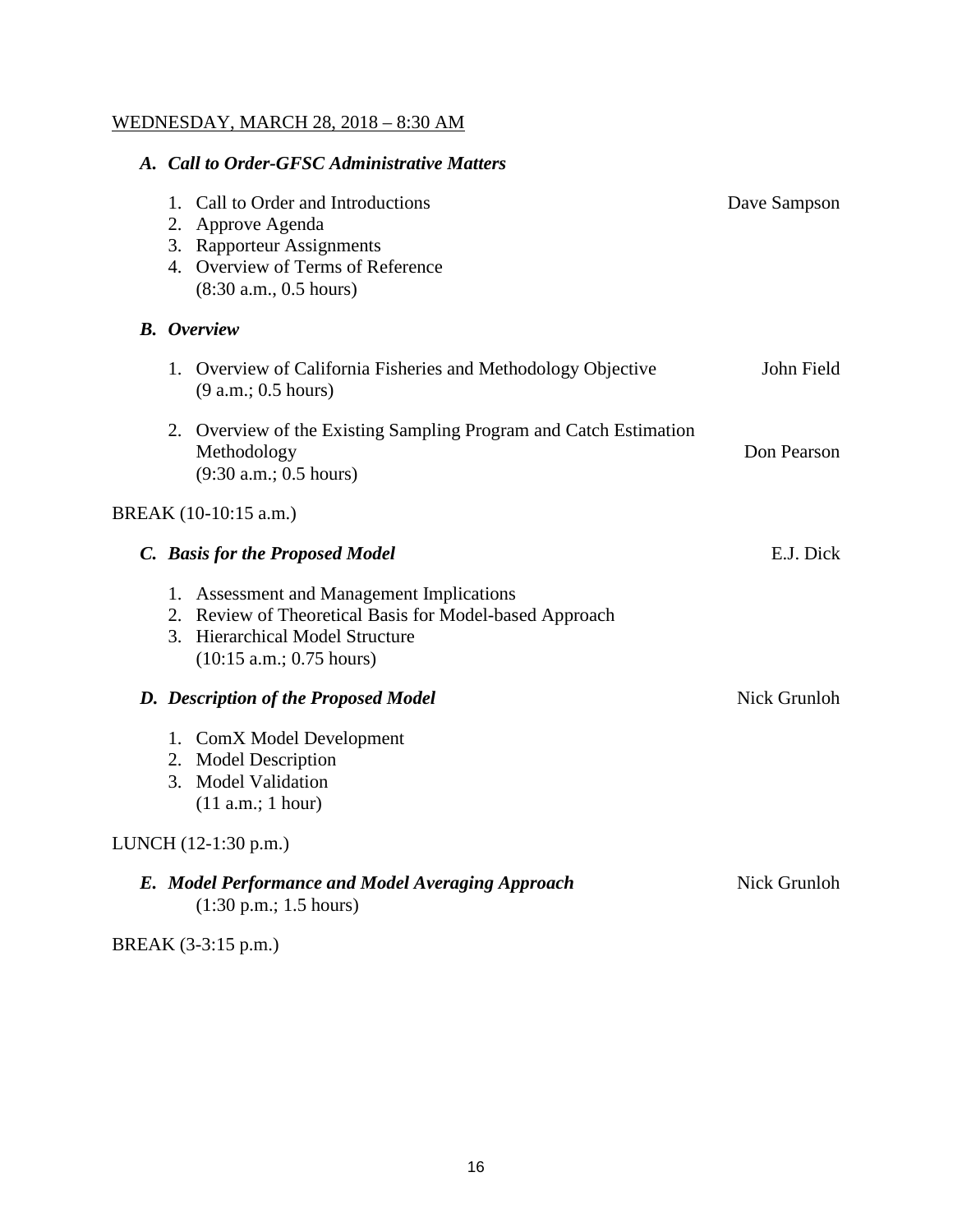## *F. Discussion by Reviewers*

- 1. Q&A with Model Proponents
- 2. Methodology Discussion
	- a. Historical Catch Reconstruction Issues
	- b. Impediments to More Recent Periods
	- c. Sample Weighting Issues
- 3. Consider Potential Model Explorations
- (4 p.m.; 1 hour)

## THURSDAY, MARCH 29, 2018 – 8:30 AM

|                | G. Comparison of Model Results to Current Catch Estimates<br>for Select Species<br>(8:30 a.m.; 1.5 hours)                                                                                                                                                     | E.J. Dick   |
|----------------|---------------------------------------------------------------------------------------------------------------------------------------------------------------------------------------------------------------------------------------------------------------|-------------|
|                | BREAK (10-10:15 a.m.)                                                                                                                                                                                                                                         |             |
|                | H. Response to Reviewers' Questions and Comments from Day 1 and<br><b>Discussion of Potential Next Steps</b><br>$(10:15$ a.m.; 1.75 hours)                                                                                                                    |             |
|                | LUNCH (12-1:30 p.m.)                                                                                                                                                                                                                                          |             |
| L.             | <b>Potential Means of Serving Data and Variance Estimates</b><br>$(1:30 \text{ p.m.}; 1 \text{ hour})$                                                                                                                                                        | Don Pearson |
|                | J. Future Efforts                                                                                                                                                                                                                                             |             |
|                | 1. Efforts for Reconstructing Catches During the "Pre-Data" Period<br>2. Reconstructing Historical WA and OR Catches<br>3. Reconstructing Catches for Other Species Groups<br>4. Reconstructing Recreational Catches<br>$(2:30 \text{ p.m.}; 1 \text{ hour})$ |             |
|                | BREAK (3:30-3:45 p.m.)                                                                                                                                                                                                                                        |             |
|                | K. Reviewer Panel Recommendations<br>$(3:45 \text{ p.m.}; 1.25 \text{ hours})$                                                                                                                                                                                |             |
| <b>ADJOURN</b> |                                                                                                                                                                                                                                                               |             |

PFMC 03/05/18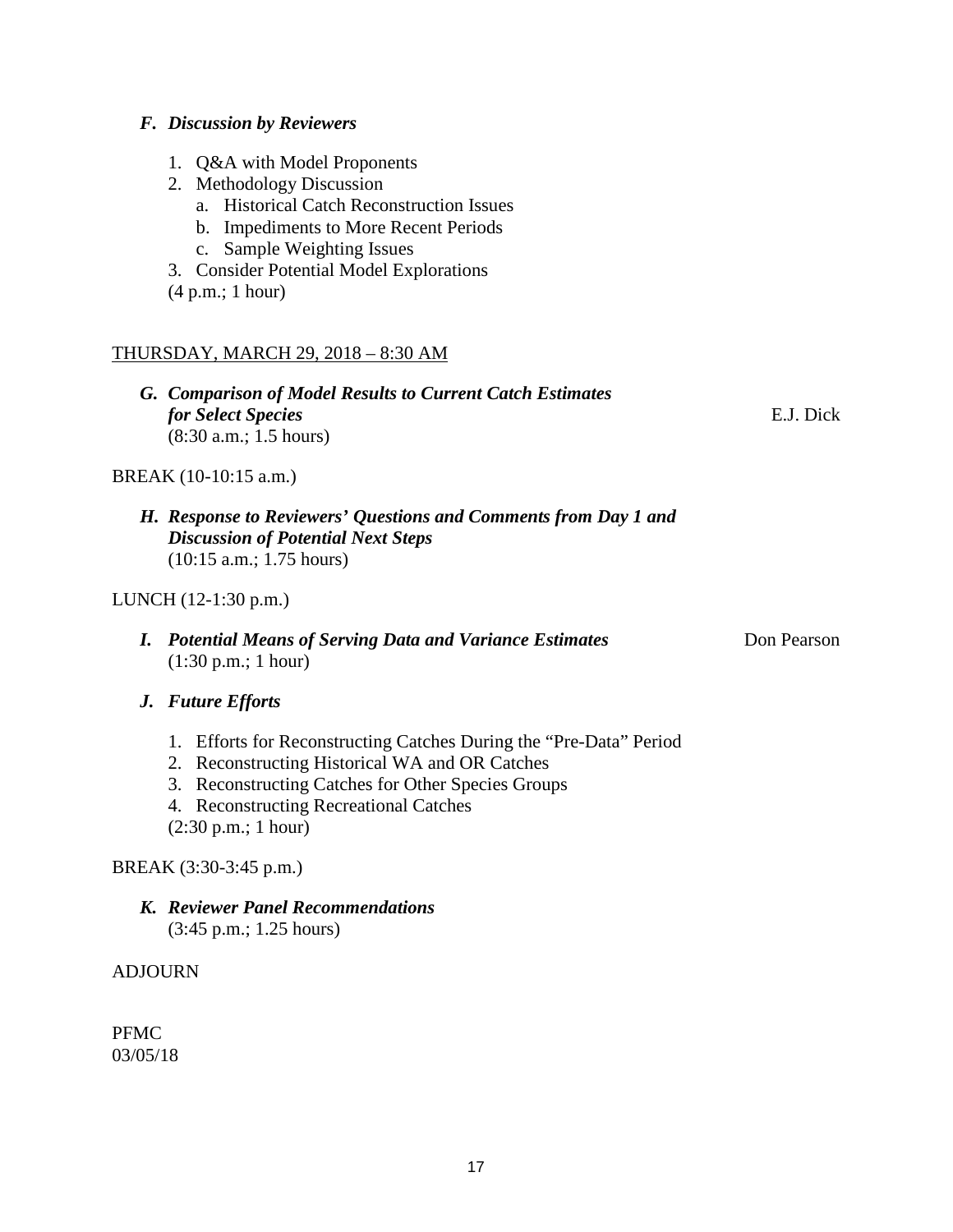### **Appendix B. Goals and objectives and terms of reference**

#### *Goals and Objectives*

The goals and objectives of the review of the new SWFSC methodology are to:

- 1. Evaluate the theoretical basis of the SWFSC's new Bayesian hierarchical modeling approach for estimating species-level landings and associated estimates of uncertainty;
- 2. Compare the Bayesian model-based landings estimates from the application to California data with the existing estimates (based on the data-borrowing rules) and establish which of the two estimation methods produces the best available species-level landings data for use in stock assessments;
- 3. Identify potential impediments to the application of the new methodology to California data from other time periods, which likely have other sets of market categories and different fishery characteristics;
- 4. Evaluate the feasibility and utility of applying the new methodology (or extensions of it) to California data for historical periods for which species-composition samples are even sparser (or altogether absent); and
- 5. Identify potential advantages and impediments to the application of the new methodology to data from Oregon and Washington, including the incorporation and routine maintenance of species-level estimates of landings in the regional data repository.

#### *Terms of Reference (for the Review Panelists)*

- 1. Become familiar with the draft report describing the proposed methodology, the analytical model underlying the methodology, the example application of the methodology to data from the California fisheries for groundfish, and the analytical model along with other pertinent information prior to review panel meeting.
- 2. Discuss the technical merits and deficiencies of the analytical method and the input data during the open methodology review meeting.
- 3. Evaluate model assumptions, estimates, and major sources of uncertainty.
- 4. Provide constructive suggestions for current improvements if technical deficiencies or major sources of uncertainty are identified.
- **5.** Determine whether the science reviewed is considered to be the best scientific information available.
- **6.** When possible, provide specific suggestions for future improvements in any relevant aspects of data collection and treatment, modeling approaches and technical issues, differentiating between the short-term and longer-term time frame.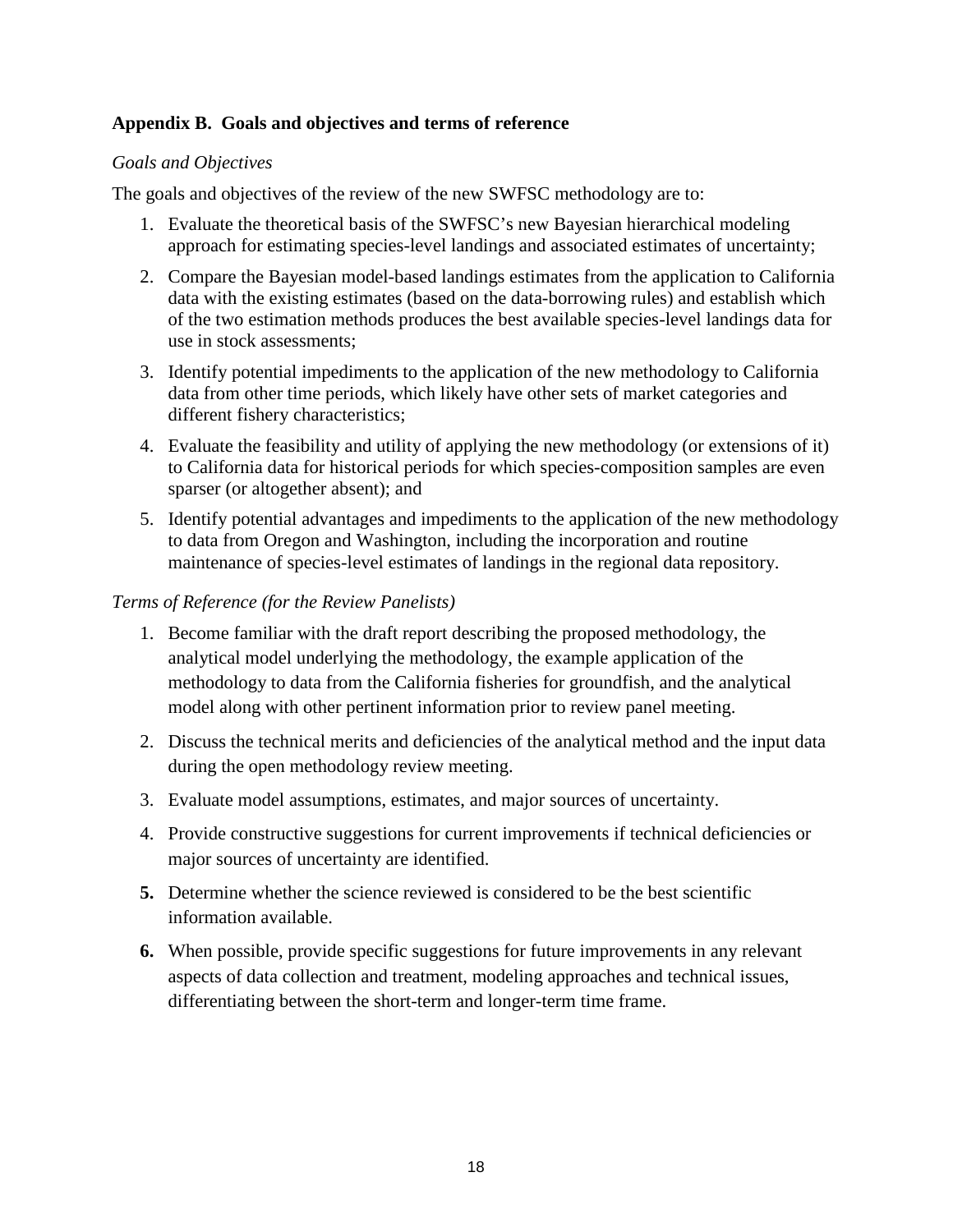#### **Appendix C. Remote participants at (1) the March review meeting and (2) the July webinar.**

1. March review meeting

| Last Name      | <b>First Name</b> |
|----------------|-------------------|
| Ainsworth      | Justin            |
| <b>Budrick</b> | John              |
| Errigo         | Mike              |
| Erwin          | <b>Brenda</b>     |
| Jannot         | Jason             |
| Larinto        | Traci             |
| Lyons          | James             |
| Richter        | Gerry             |
| Satterthwaite  | Will              |
| Tsou           | Theresa           |
| Wargo          | Lorna             |
| Weyland        | Phil              |
| Whitman        | Alison            |
|                |                   |

2. July supplemental webinar

| Last Name        | <b>First Name</b> |
|------------------|-------------------|
| Armeli Minicante | Enrico            |
| <b>Brock</b>     | Tara              |
| Buell            | Troy              |
| Cadigan          | Noel              |
| Cahalan          | Jen               |
| Carter           | Al                |
| DeVore           | John              |
| Edwards          | Jason             |
| Field            | John              |
| Grunloh          | <b>Nicholas</b>   |
| Hamel            | Owen              |
| John             | <b>Budrick</b>    |
| Krause           | Sandra            |
| Larinto          | Traci             |
| Mandrup          | M                 |
| <b>Mattes</b>    | Lynn              |
| <b>Niles</b>     | Corey             |
| Paulling         | Marissa           |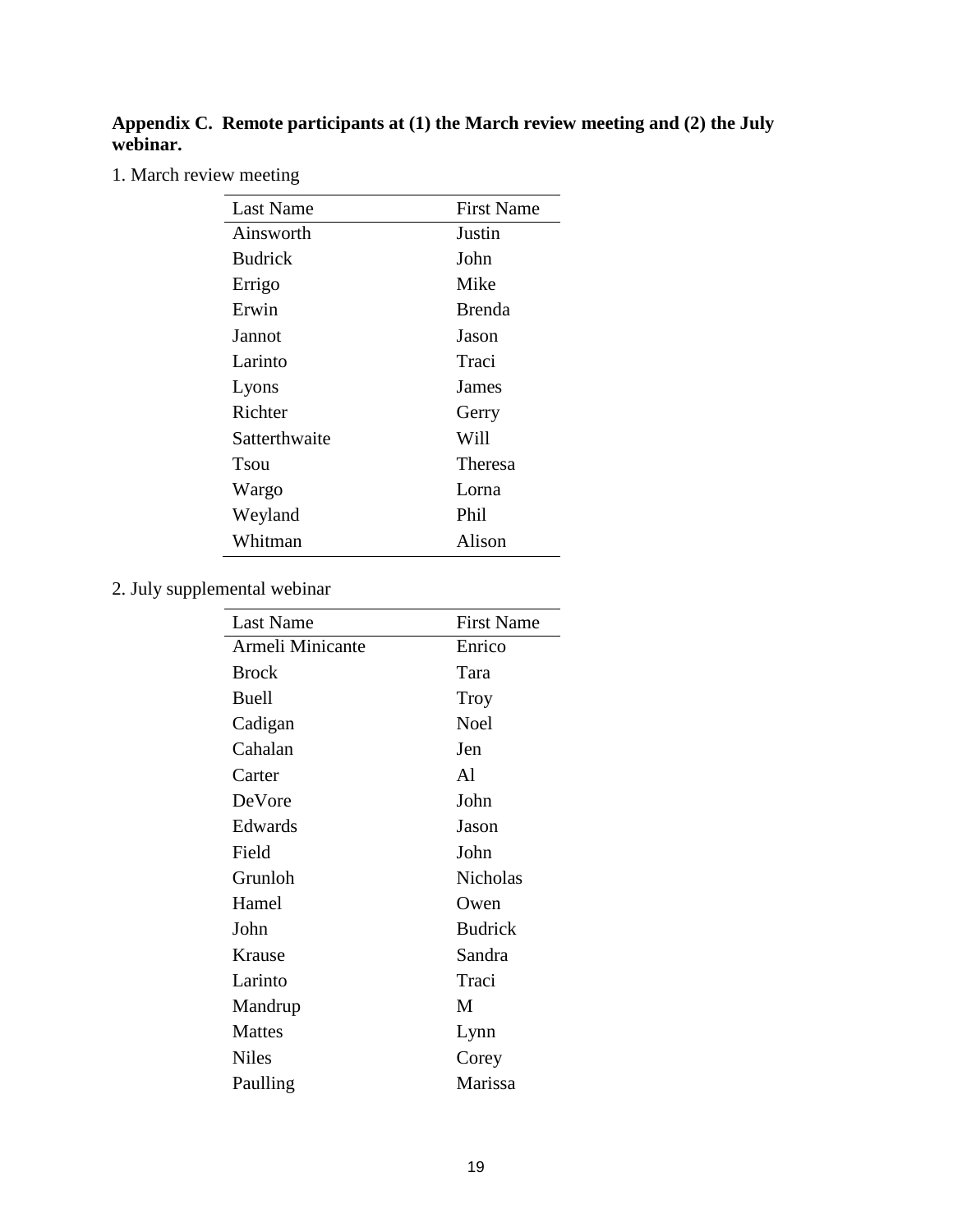| Last Name     | <b>First Name</b> |
|---------------|-------------------|
| Petersen      | Joe               |
| Reed          | Heather           |
| Sampson       | David             |
| Satterthwaite | Will              |
| Waterhouse    | Lynn              |
| Whitman       | Alison            |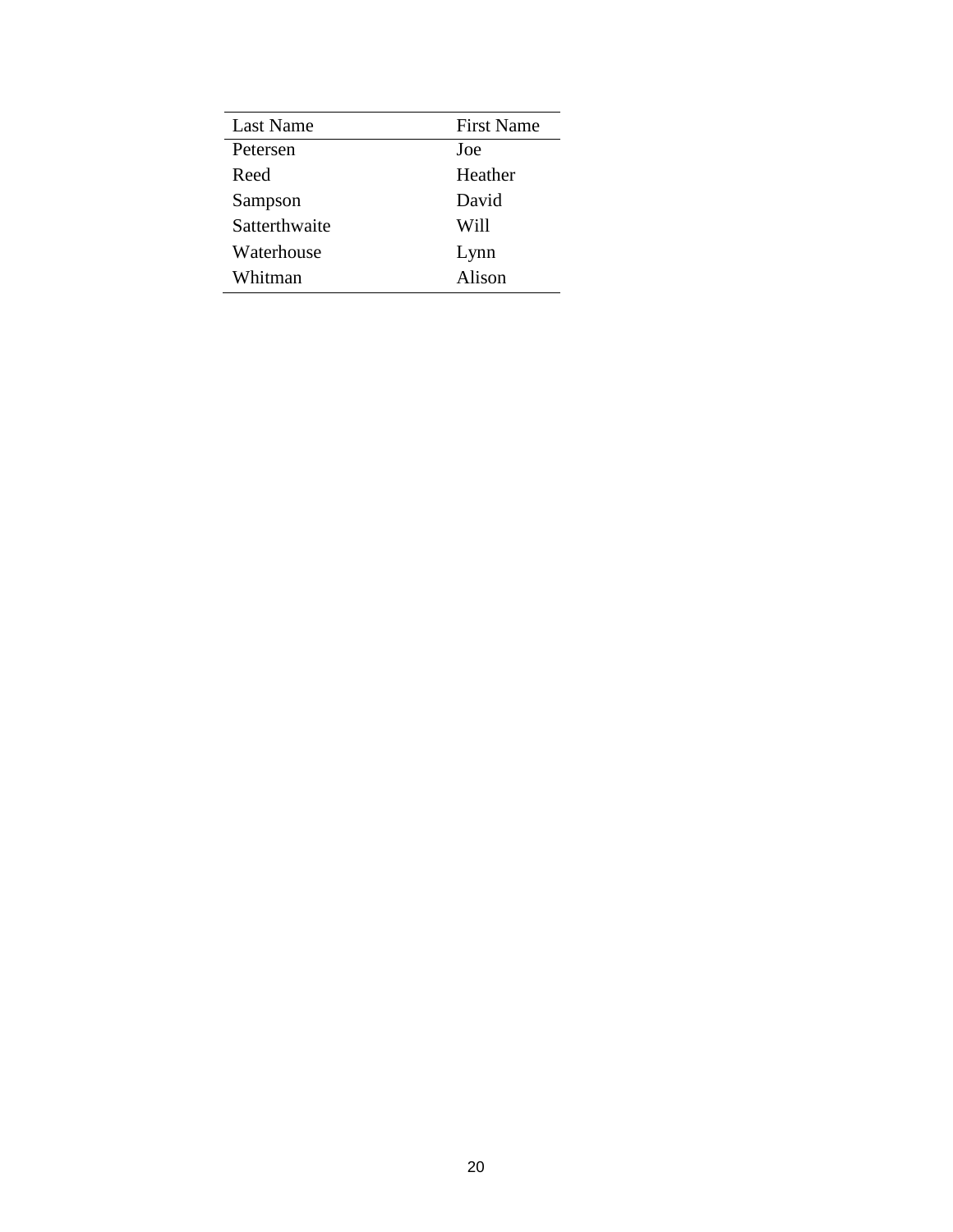**Appendix D. Supplemental Catch Estimation Methodology Review Report.**

*To be completed.*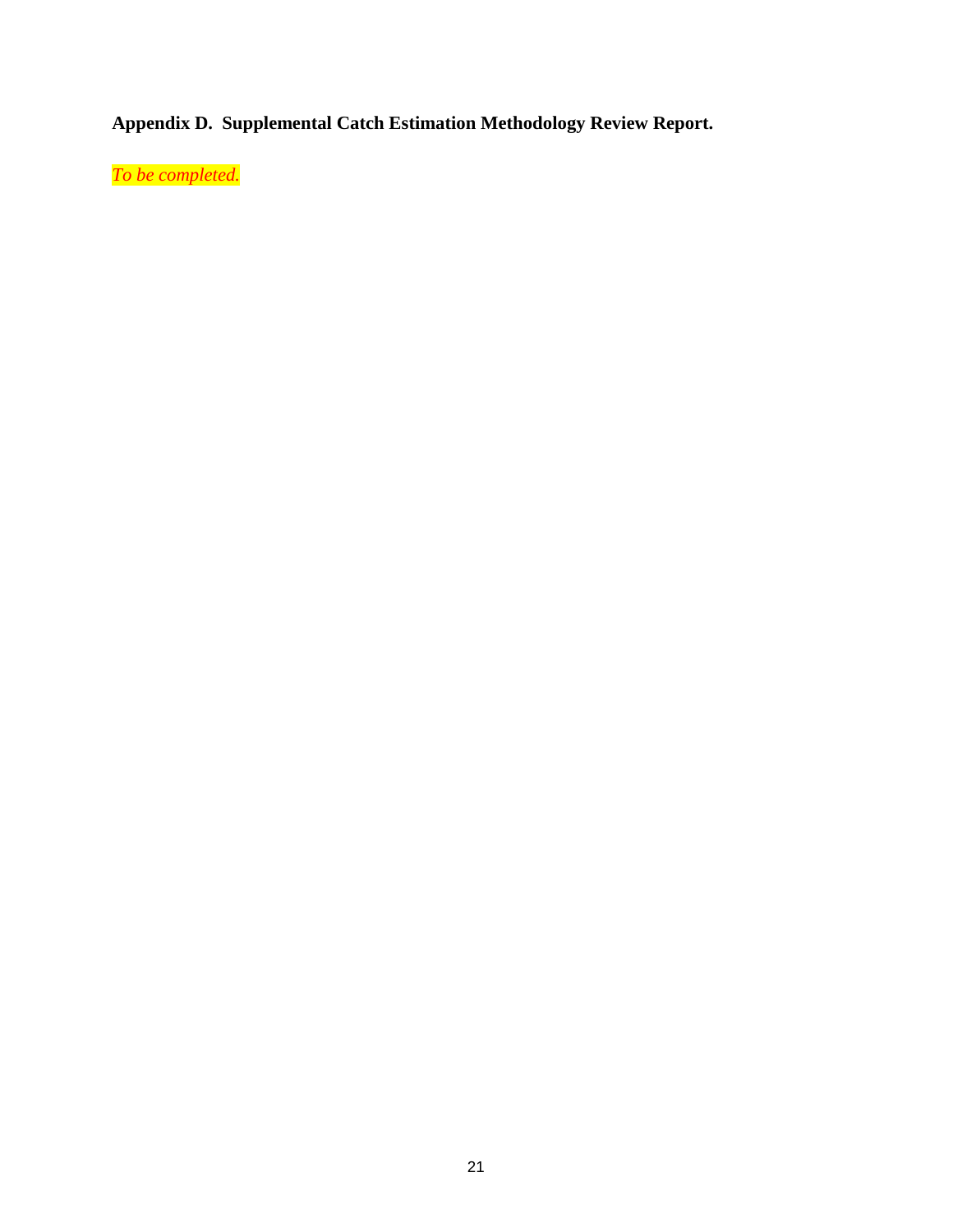**Appendix E.**

# **PROPOSED AGENDA Supplemental Catch Estimation Methodology Review**

Pacific Fishery Management Council Large Conference Room 7700 N.E. Ambassador Place, Suite 101 Portland, OR 97220 Online Webinar Telephone: 503-820-2280

July 31, 2018

This is a meeting of a Pacific Fishery Management Council-sponsored methodology review with remote attendance via webinar (see webinar information below). There will also be a public listening station at the Pacific Council office (address listed above). This meeting is open to the public and public comments will be accepted at the discretion of the Chair.

A suggestion for the amount of time each agenda item should take is provided. All times are approximate and subject to change. At the time the agenda is approved, priorities can be set and these times revised. Discussion leaders should determine whether more or less time is required, and request the agenda be amended.

To Attend the GoToWebinar:

- 8. Use this link: https://www.gotomeeting.com/webinar
- 9. Click "Join a Webinar" in the top right of page.
- 10. Enter the Webinar ID: 531-002-459
- 11. Please enter your name and email address (required)
- 12. You must use your telephone for the audio portion of the meeting by dialing this TOLL number 1-914-614-3221
- 13. Enter the Attendee phone audio access code 953-706-939
- 14. Enter your audio phone pin (shown on screen after joining the webinar)
- System Requirements
	- PC-based attendees: Required: Windows® 7, Vista, or XP
	- Mac®-based attendees: Required: Mac OS® X 10.5 or newer
	- Mobile attendees: Required: iPhone®, iPad®, Android™ phone or Android tablet (See the GoToMeeting Webinar Apps)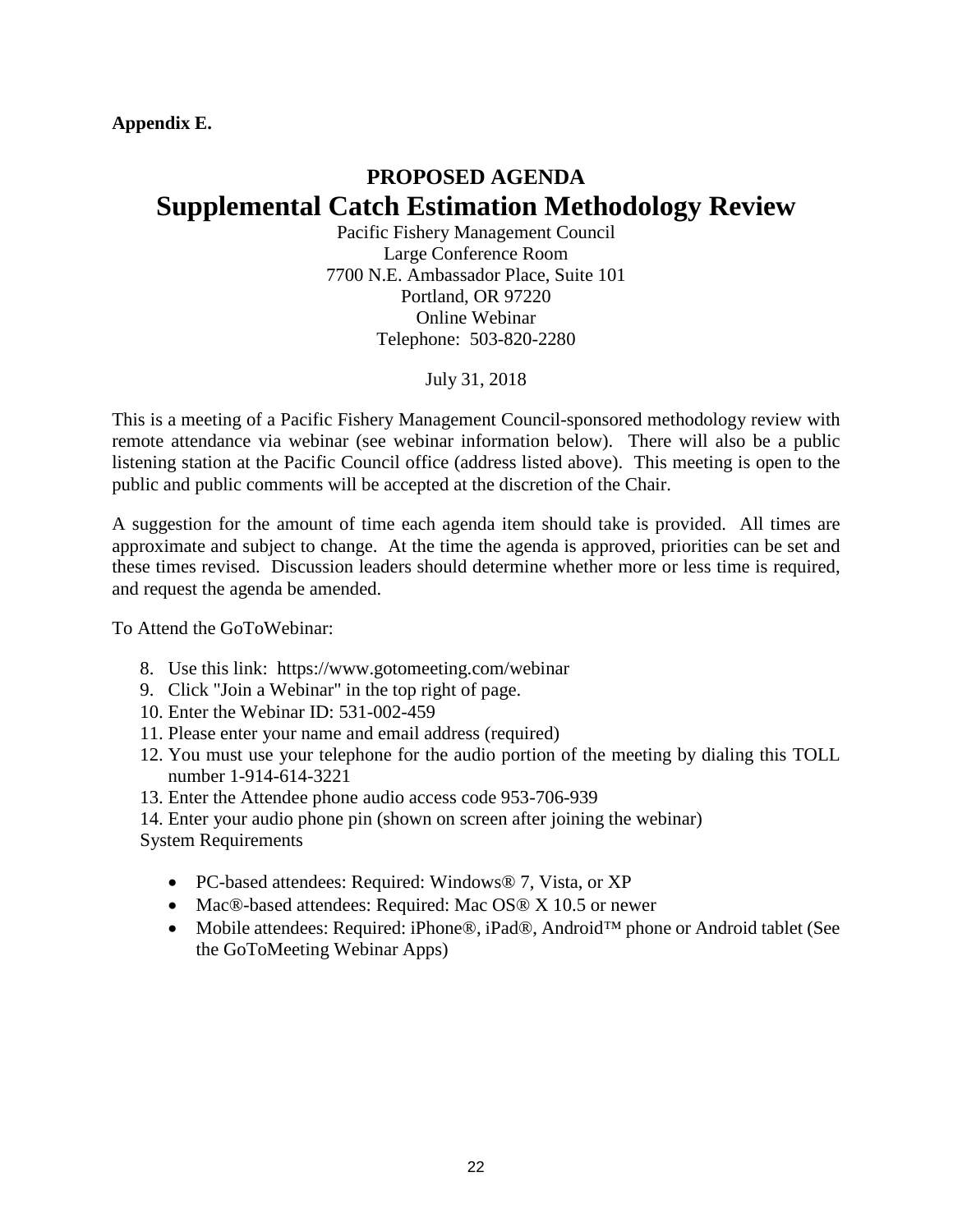### TUESDAY, July 31, 2018 – 8:30 A.M.

## *A. Call to Order*

|                                           |                                                                                         | 1. Call to Order and Introductions<br>2. Approve Agenda<br>3. Rapporteur Assignments<br>4. Summary of March Review | Dave Sampson, Panel Chair<br>Dave Sampson |
|-------------------------------------------|-----------------------------------------------------------------------------------------|--------------------------------------------------------------------------------------------------------------------|-------------------------------------------|
|                                           |                                                                                         | 4. Review Terms of Reference<br>(8:30 a.m., 0.5 hours)                                                             | Dave Sampson                              |
|                                           | <b>B.</b> Presentation of Diagnostic Templates                                          |                                                                                                                    |                                           |
|                                           |                                                                                         | 1. Diagnostics for Each of the Sensitivity Runs<br>(Requests 1 and 2) $^{1/}$                                      | Nick Grunloh and E.J. Dick                |
|                                           |                                                                                         | 2. Discussion<br>(9 a.m., 0.75 hours)                                                                              |                                           |
|                                           | C. Presentation of Summary Tables of Sample Sizes in Each Market Category by Time Block |                                                                                                                    |                                           |
|                                           | 2.                                                                                      | 1. Summary Tables Presentation (Request 7) <sup>a/</sup><br>Discussion<br>$(10:15$ a.m., 0.25 hours)               | Don Pearson and John Field                |
| Break (10:30 a.m., 0.25 hours)            |                                                                                         |                                                                                                                    |                                           |
|                                           |                                                                                         | D. Exploration of Alternative Time Blocks                                                                          |                                           |
|                                           |                                                                                         | 1. Revised Modelling of the Early Time Block Without<br>Southern California Ports (Requests 3 and 5) $a^{1/2}$     | Nick Grunloh and E.J. Dick                |
|                                           |                                                                                         | 2. Discussion<br>$(10:45$ a.m., 1.25 hours)                                                                        |                                           |
| Lunch $(12 \text{ p.m.}, 1 \text{ hour})$ |                                                                                         |                                                                                                                    |                                           |

# *E. Exploration of Various Two-Way Interactions Beyond the Previous Explorations*

- 1. Two-Way Interactions (e.g., Species:Port, Species:Gear) (Request 4)<sup>a</sup> Nick Grunloh and E.J. Dick 2. Discussion
	- (1 p.m., 1 hour)

<span id="page-22-0"></span> $\frac{1}{1}$  $\frac{1}{1}$  The request numbers in the topics refer to the numbered list of requests specified in the terms of reference for the supplemental methodology review.